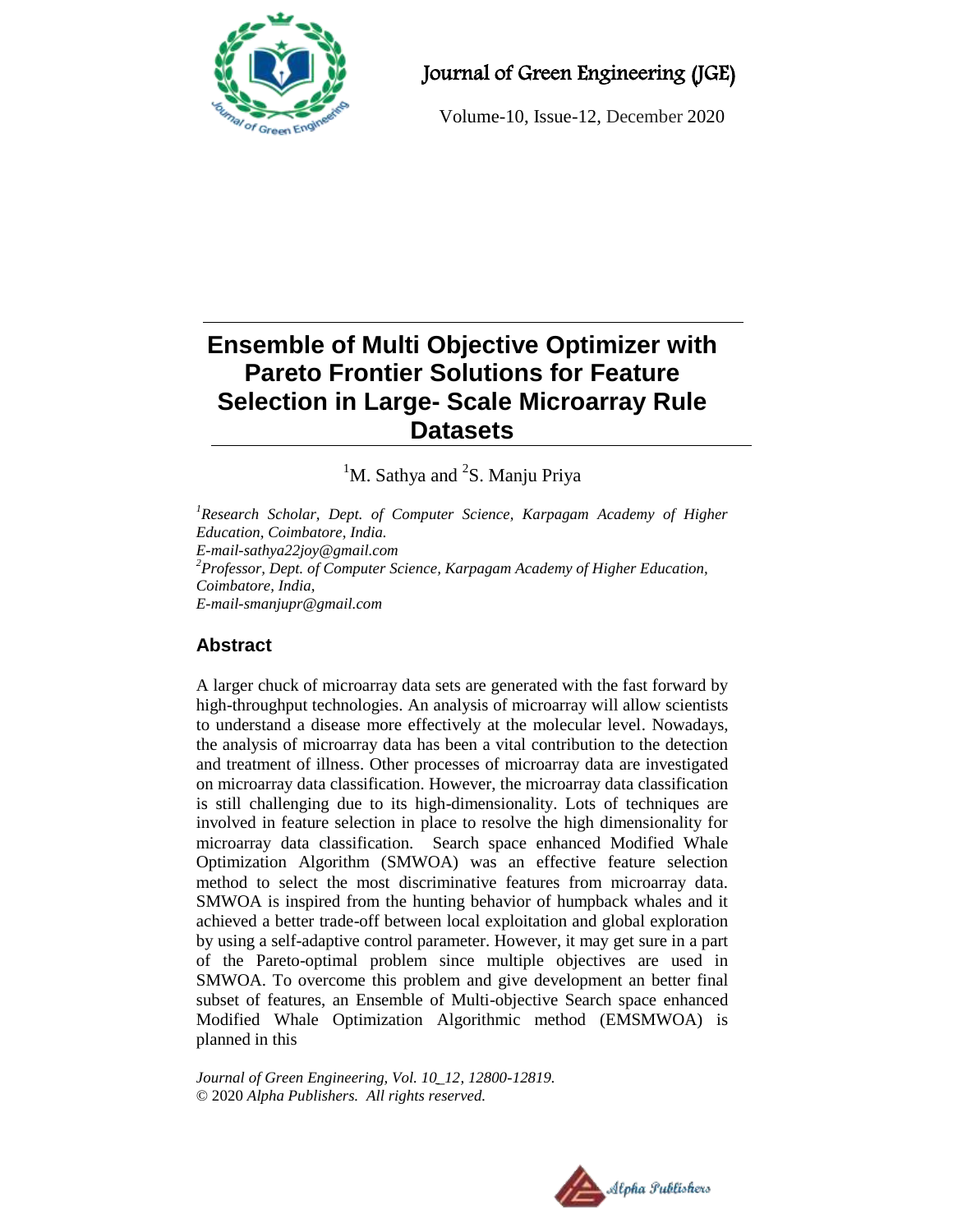paper. Initially, an evidential reasoning approach is introduced to choose optimal solution from the Pareto-optimal set by setting various decision solutions based on specificity, sensitivity, Area Under Curve (AUC) and relative distance. It returns a final subset of features for microarray data classification. Furthermore, an ensemble algorithm is proposed to generate a better final feature subset. In the ensemble algorithm, multiple SMWOA is initialized with various population sizes and different maximum iteration numbers. In each SMWOA, an evidential reasoning approach is processed and selects optimal features for data classification. The selected features from multiple SMWOA are combined based on feature-class and feature-feature mutual information. Thus, the EMSMWOA picks up a stable feature subset which improves the accuracy classification. The preferred features are processed in Support Vector Machine (SVM), K-Nearest Neighbor (KNN), Naïve Bayes (NB) and Artificial Neural Network (ANN) for tumor detection.

**Keywords:** Microarray data, Search space enhanced Modified Whale Optimization Algorithm, evidential reasoning approach, ensemble algorithm, Ensemble of Multi-objective Search space enhanced Modified Whale Optimization Algorithm.

### **1 Introduction**

Microarray gene expression is profiling based [1] has come up as a powerful tool to identify, predict and treat cancer. DNA microarray approach has a significant effect on recent years in the discovery of the explanatory genes which contributes to cancer. Main downside of the data processing in the microarray is the bane of dimensionality problem, which holds up valuable data and contributes to computational uncertainty. Hence, the choice of appropriate features leftover an imperative in the inquiry of microarray cancer data. Various studies have been carried out for feature selection [2-5] and classification based on machine learning techniques.

A feature selection technique using Particle Swarm Optimization (PSO) [6] was introduced for dimensionality reduction of the microarray data. Then, the selected features were given as input to the Naïve Bayes and Support Vector Machine (SVM) for microarray data classification. It has a slow convergence problem. So, a Modified Whale Optimization Algorithmic model (MWOA) [3] was suggested to select the most relevant features for microarray data classification. But, the MWOA has desired to get fast into local optima and has degraded accuracy in cancer detection.

Sharbaf *e*t a*l*., [7] it uses the filtering approach method Fischer score and a wrapper method to select genes from microarray data. Using Fischer criterion, features are ranked and the highest-ranking features are filtered. It selects the high ranking gene subset is and then applied to cellular learning automata to learn the gene relationships and optimized through ant colony

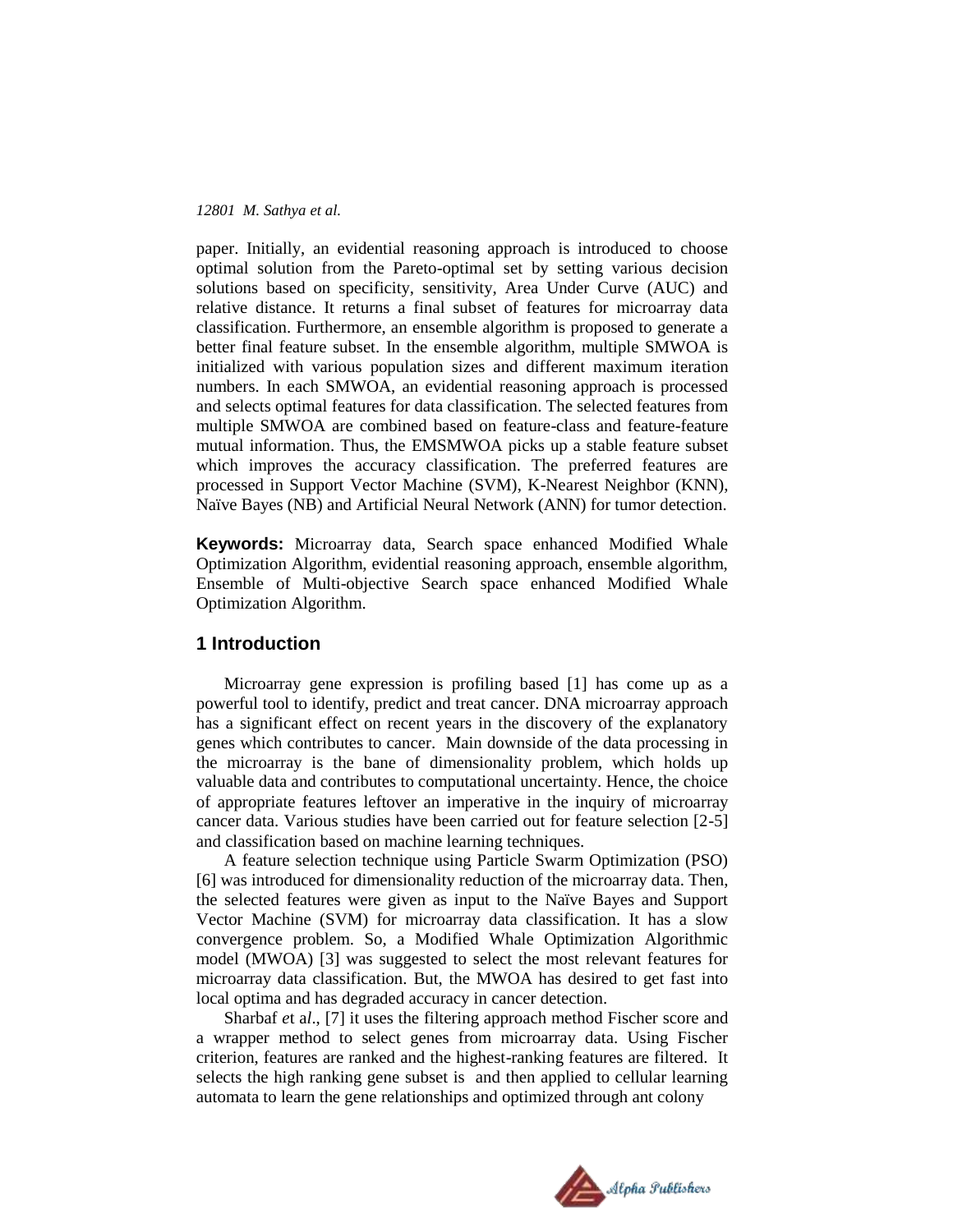optimization which selects the final subset of genes. It finally has resulted in subset evaluation using tenfold cross validation on four different datasets on SVM, KNN and NB. After the feature selection process, the classification accuracy of SVM has improved from the range 58% to 95%, KNN from 70% to 95% and NB from 94% to 97%. Based on AUC, genes with higher AUC are selected and used for classification process, it gives better results in classification rate.

## **2 Literature Survey**

A hybrid feature selection method [8] was proposed for microarray data study. The form used a Genetic Algorithm with Dynamic Parameter (GADP) sets location for generating a number of subsets of genetics and prioritized the genes based on their frequency sequence. After that, a 2-test for homogeneity was used in pick up proper number of the peak-rated genes for data inquiry. Conclusively, the selected genes were classified based on Support Vector Machine (SVM). However, this approach has a high computational complexity problem.

A fuzzy based feature selection method [9] was proposed from selfsupporting integral subspace of machine learning classification on microarray data. This method selected the self-reliant components of DNA microarray data using Fuzzy Backward Feature Elimination (FBFE) which enhance the act of SVM and Naïve Bayes (NB) classifiers which made the computational expenses reasonable. However, the datasets were processed before by fixing thresholds which greatly influenced the accuracy of classifiers.

A novel feature extraction approach [10] was proposed on ensemble feature selection and altered discriminate self-reliant component analysis for classification of microarray data. This approach will be extended by applying a sampling approach which has avoided lack of data and non-balancing problem in microarray data which was a necessary in this stage for allocating problems.

A two-stage local dimension approach [11] was proposed for local dimension reduction and classification of microarray data. This approach had a stronger ability to deal with outliers and noises. However, regularization parameter influenced the accuracy of the two-stage local dimension approach. A multi-objective simplified swarm optimization [12] method was proposed for selection of gene in microarray data. However, this method is not more suitable for complex dataset. A computation gene selection model [13] was proposed for data classification for microarray through Adaptive Hyper graph Embedded Dictionary Learning (AHEDL). However, particular number of iterations the convergence speed of the computation gene selection model is slow.

A nested genetic algorithm [14] was proposed because feature selection

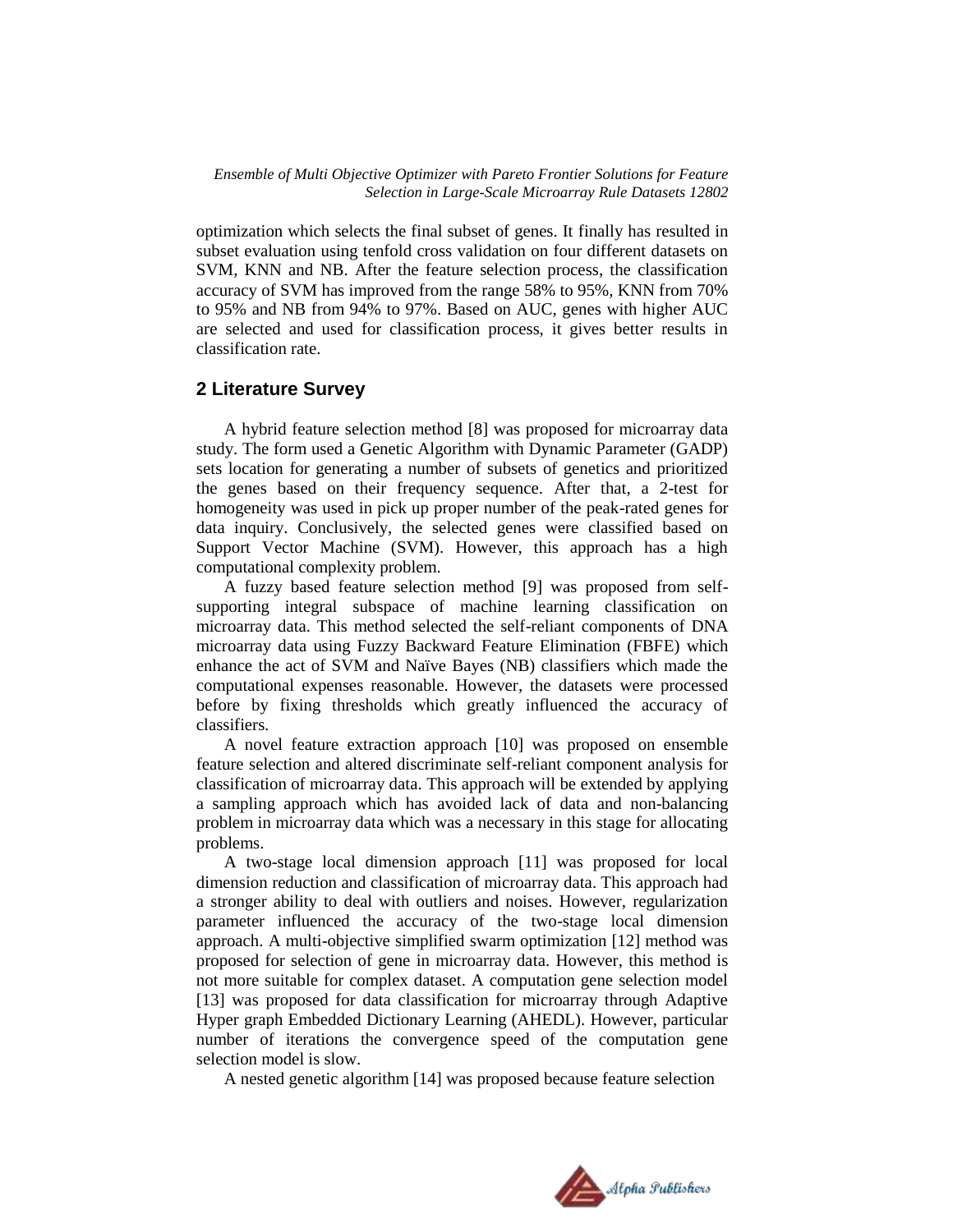in a high dimensional cancer microarray dataset. It consisted of couple nested genetic algorithms such as interior GA and exterior GA. However, a nested genetic algorithm is computationally expensive. A Recursive Memetic Algorithm (RMA) [15] was proposed for selection of gene in a microarray dataset. It is a version of Memetic Algorithm (MA) and behaves in advance than MA along with Genetic Algorithm (GA). This algorithm would aims to engage RMA on miRNA and RNA chain of data which would be useful for experts as well as to the pharmacists in upcoming years. It uses Naive Bayes, SVM, and comparison algorithm logistic regression [16]. It achieves accuracy rate as 96%. It processes with Naive Bayes, Artificial Network and Multilayer Perpector [17]. It produces better in accuracy rate. It presents a hybrid feature selection method [18]. It results in depicted threshold values with appropriate features. It works with gene selection based on effective range [19]. It gives overlapping areas and including areas and gives effective results. It deals with Naive Bayes, Decision Tree, SVM, Random Forest, and Gradient Boosting [20]. It gives clarity in results. It derives with hybrid IWSS and Shuffled Frog Leaping Algorithm [21]. It gives the highest accuracy rate. It uses binary classifiers [22].It achieves low error rates with the help of advanced decision-support systems. It uses Naïve Bayes, J48 [23]. It produces greatest accuracy for each combination. A Feature Selection Algorithmic method is based on subjective related Information for tumour Microarray Data [24]. It gains better results. It uses the feature selection algorithm [25]. It gives a solution which deals with different sources of instability. Choosing of Feature and microarray data classification applying MapReduce based ANOVA and K-Nearest neighbor [26]. Its results are better in accuracy. A hybrid gene selection method for microarray realization is dealt in this approach [27]. It produces greatest accuracy in selecting genes.

## **3 Proposed Methodology**

In this area, the Ensemble of Multi-objective Search Space Enhanced Modified Whale Optimization Algorithm (EMSMWOA) is described in detail for cancer detection. In SMWOA three objectives are used, there may not occur one result that is best or global optimum with esteem to all target. The existence of different targeted problem usually gives rise to a family of non-dominated solutions known as Pareto-optimal result, where each intention component of all results along the Pareto-front can be improved by lowering at least one of its objective of other components. Since none of the solutions in the non-dominated set is absolutely better than any other, any of them is an acceptable solution. It is tedious to select each particular solution for multi-objective optimization problem using a SMWOA. So, an evidential reasoning is introduced in SMWOA.

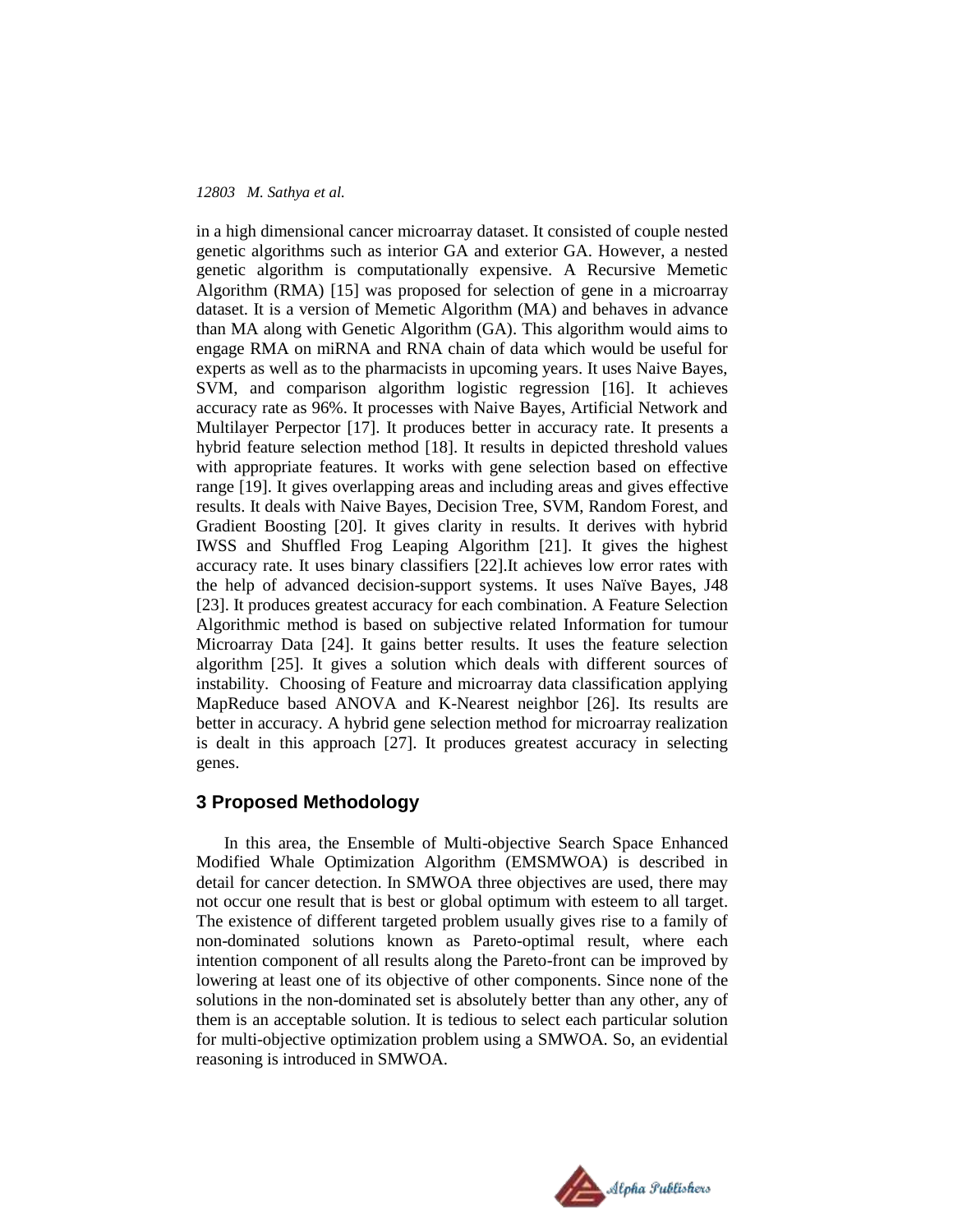## *3.1 Evidential Reasoning Approach for Selection of Optimal Solution from Pareto-Optimal Set*

The EMSMWOA is used for cancer detection. It usually works on the existence of multiple target problems and gives a result to a family of nondominated solutions called Pareto-optimal solutions.

Consider, there are  $Obj_3$  objectives and K solutions  $N = \{N_1, N_2, ... N_K\}$ contains Pareto solution set. On choosing the optimal result, various outcomes right to be set. These solutions include two types. One form is based on the objective function represented as  $O_1$  and other form is suited on the prior and preference learning is represented as  $O_2$ . Hence, two objective functions such as specificity and sensitivity are taken as the first two solutions and  $O_{12}$  is given as follows:

$$
O_{12}^k = \{o_{sen}^k, o_{spe}^k\}, k = 1, 2, \dots K
$$
\n(3.1)

Moreover, relative length is described to evaluate the result and it chooses a solution with balanced out specificity and sensitivity. The relative distance is given as follows:

$$
o_{RD}^k = |o_{sen}^k - o_{spe}^k|, k = 1, 2, \dots K
$$
\n(3.2)

A significant evaluation criterion is the Area Under the Curve (AUC) which is worn to find whether the EMSMWOA is reliable and the AUC is adopted as the first solution in  $O_{34}$ . Thus solution  $O_{34}$  is,

$$
O_{34}^k = \{o_{AUC}^k, o_{RD}^k\}, k = 1, 2, \dots K
$$
\n(3.3)

The final solution set R is obtained by combining  $O_1$  and  $O_2$  and the final set is given as follows,

$$
R = \{o_1^k, o_2^k, o_3^k, o_4^k\}, k = 1, 2, \dots K
$$
  
In Eq. (3.4), the four solutions are given as follows:

 $k = \alpha^k$  $(3.5)$ 

$$
o_2^k = o_{\text{SPE}}^k \tag{3.6}
$$

$$
o_3^k = o_{AUC}^k \tag{3.7}
$$

$$
o_4^k = o_{RD}^k \tag{3.8}
$$

Consider  $T$  reference points for each result whereas  $R$  which are worn to fix all solution for a and the reference points are represented as  $H =$  $\{H_1, H_2, \ldots, H_T\}$ . For the first three solutions in R, the greater values show the better results. For the solution, four gives better results when the value is lower. Hence, the reference value  $H_{i,i}$  for all solutions of *i* at reference point of *j* is mathematically represented,  $\mathbb{R}^2$  $\sim$   $\sim$   $\sim$ 

$$
H_{i,j}\begin{cases} \min(o_i^k) + (j-1) \times \frac{\max(o_i^k) - \min(o_i^k)}{T-1}, & i = 1,2,3\\ \max(o_i^k) - (j-1) \times \frac{\max(o_i^k) - \min(o_i^k)}{T-1}, & i = 4 \end{cases}
$$
(3.9)

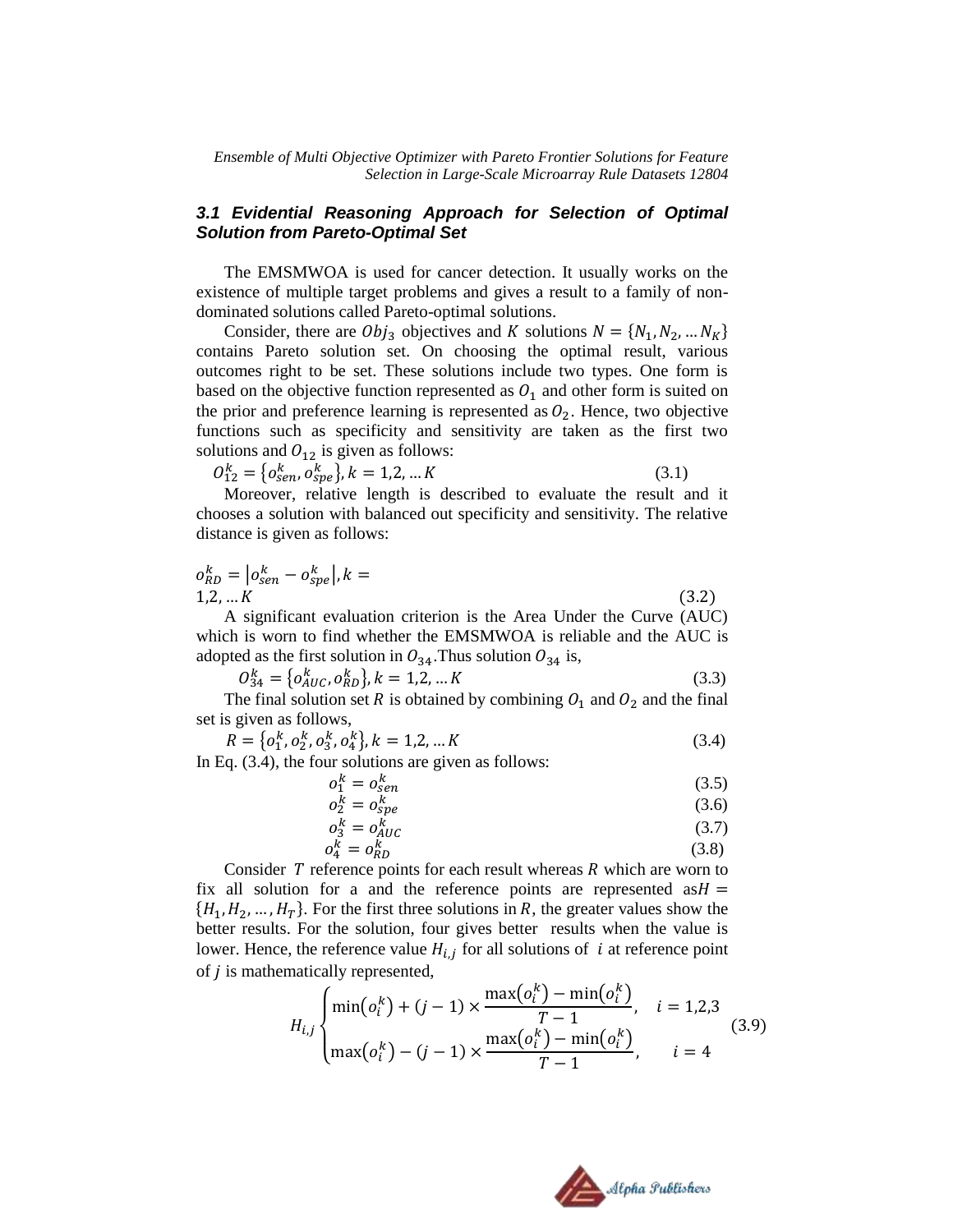follows,

In Eq. (3.9),  $j = 1, 2, ... N$ ,  $k = 1, 2, ... K$ . The optimal find out selection can be modeled used to meet expectations

 $S(N_k) = {H_{i,i}, \beta_{i,i}(N_k), j = 1,2,...T}, i = 1,2,...M, k = 1,2,...K$  (3.10)

In Eq. (3.10),  $\beta_{i,j}(N_k) \geq 0$  and  $\sum_{j=1}^{N} \beta_{i,j}(N_k) = 1$ .  $\beta_{i,j}(N_k)$  denotes a degree of belief for outcomes  $N_k$ . Same to the reference value  $H_{i,j}$ ,  $\beta_{i,j}(N_k)$  is computed beneath the two situations such as solution 1-3 and solution 4.  $\beta_{i,i}(N_k)$  1<sup>st</sup> decision solution is calculated for solutions 1-3 and it is given as

$$
\beta_{i,j}(N_k) = \frac{H_{i,j+1} - o_i^k}{H_{i,j+1} - H_{i,j}}, \beta_{i,j}(N_k) = 1 - \beta_{i,j}(N_k) \text{ if } H_{i,j} \le o_i^k \le H_{i,j+1},
$$
  

$$
\beta_{i,j}(N_k) = 0, p = 1,2, \dots T \text{ and } p \ne j, j+1,
$$
  

$$
i = 1,2,3
$$
 (3.11)

 $\beta_{i,i}(N_k)$  is 2<sup>nd</sup> decision solution computed using for the fourth solution which is given as follows,

$$
\beta_{i,j}(N_k) = \frac{H_{i,j} - o_i^k}{H_{i,j} - H_{i,j+1}}, \beta_{i,j+1}(N_k) = 1 - \beta_{i,j}(N_k), \text{ if } H_{i,j+1} \le o_i^k \le H_{i,j},
$$
  

$$
\beta_{i,p}(N_k) = 0 \ p = 1,2, \dots T \text{ and } p \ne j, j+1, i = 4.
$$
  
(3.12)

For all feasible solutions, the belief degrees for all solutions create a belief degree matrix's which is given as follows:

$$
D(N_k) = \{ (H_{i,j}, \beta_{k,j}), j = 1, 2, \dots T \}, k = 1, 2, \dots K
$$
\n(3.13)

$$
S_k = \begin{bmatrix} \beta_{1,1} & \beta_{1,2} & \dots & \beta_{1,T} \\ \beta_{2,1} & \beta_{2,2} & \dots & \beta_{2,T} \\ \beta_{3,1} & \beta_{3,2} & \dots & \beta_{3,T} \\ \beta_{4,1} & \beta_{4,2} & \dots & \beta_{4,T} \end{bmatrix}, k1,2, \dots K
$$
\n(3.14)

Through the evidential reasoning approach, all the solutions are combined in the fourth step. Consider the weights for each solution are represented as  $\omega_i = 1, 2, \dots 4$ , which comforts the following constraints:

$$
\leq \omega_i \leq 1, \sum_{i=1}^{M} \omega_i =
$$
\n(3.15)

The final assessment  $D(N_k)$  for solution  $N_k$  is given as follows:  $D(N_k) = \{ (H_{k,i}, \beta_{k,i}), j = 1, 2, ... T \}, k = 1, 2, ... K$  (3.16)

After that, the belief degree  $\beta_{k,i}$  for the solution  $N_k$  at all reference point j in  $D(N_k)$  is computed applying the evidential reasoning approach and is given as follows,

$$
\beta_{k,j} = \frac{\mu \times \left[ \prod_{i=1}^{M} \left( \omega_i \beta_{k,j}(N_k) + 1 - \omega_i \sum_{j=1}^{T} \beta_{i,j}(N_k) \right) - \right]}{ \prod_{i=1}^{M} \left( 1 - \omega_i \sum_{j=1}^{T} \beta_{i,j}(N_k) \right)} \right] \tag{3.17}
$$

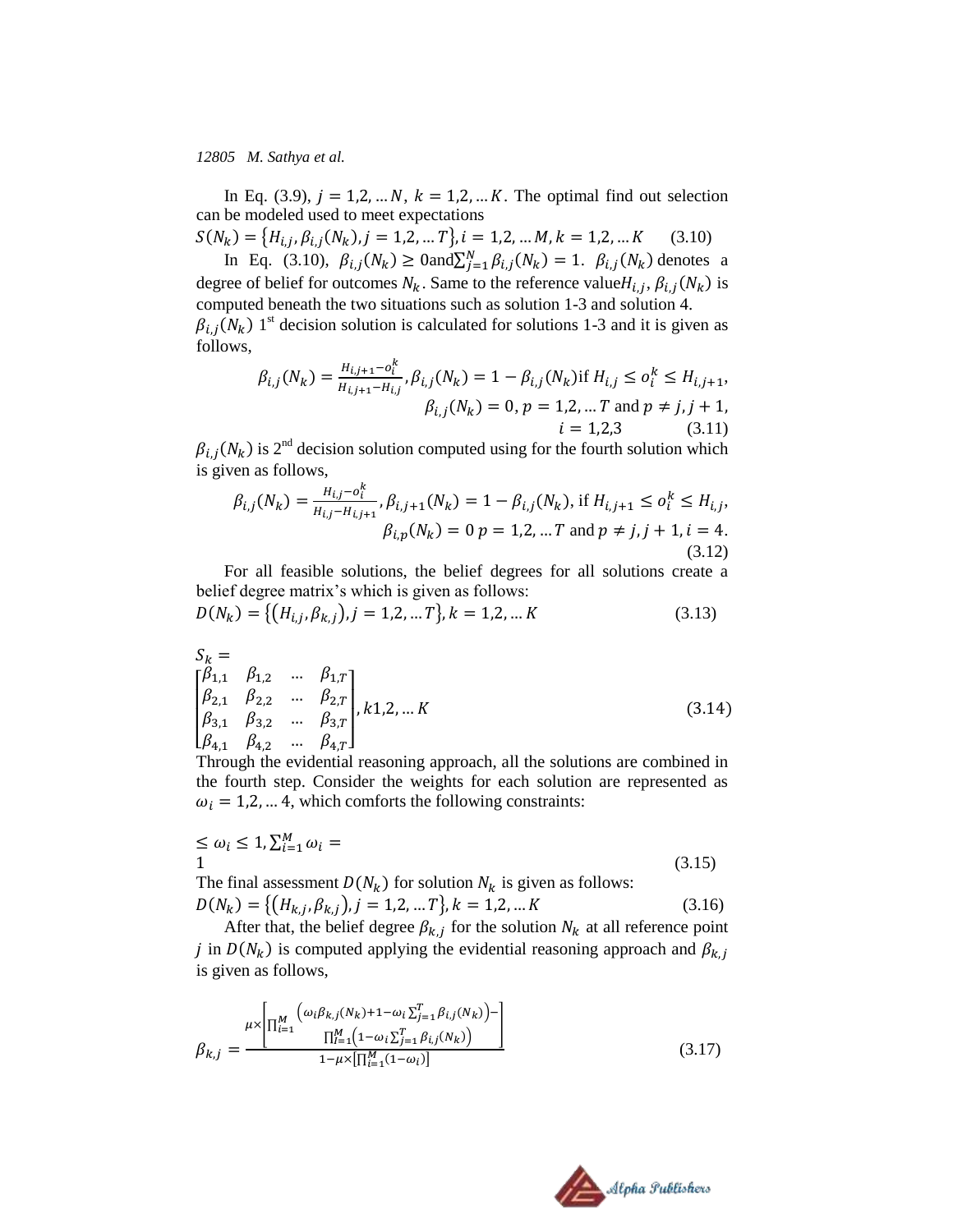$$
\mu = \left[ \sum_{j=1}^{T} \prod_{i=1}^{M} \left( \omega_i \beta_{k,j}(N_k) + 1 - \omega_i \sum_{j=1}^{T} \beta_{i,j}(N_k) \right) - (T - 1) \prod_{i=1}^{M} \left( 1 - \omega_i \sum_{j=1}^{T} \beta_{i,j}(N_k) \right) \right]^{-1} (3.18)
$$

The utility for  $N_k$ ,  $k = 1, 2, \dots K$  is calculated to choose the optimal solution. Because there are  $T$  evaluation grades are also required. Consider that the benifit of the grades  $u(H_i)$  is equidistantly shared in the utility space, i.e.,  $u(H_i) = \frac{j}{n}$  $\frac{f-1}{f-1}$ ,  $j = 1, 2, ... T$ . After that the utility for  $N_k$  is computed as,

 $D = \sum_{j=1}^{T} u_j \beta_{k,j}, k = 1,2,...K$  (3.19) The final solution  $U^*$  is selected by:

 $* = \max(U(N_k), k = 1, 2, ... K)$  (3.20)

The final solution  $U^*$  returns subset of features from the Pareto-optimal set.

### *3.2 Ensemble Algorithm to Produce a Better Final Feature Subset*

An ensemble algorithm is proposed to yield a improved final feature subset for the classification of microarray data. In the ensemble algorithm, multiple SMWOA is initialized with various community capacity and zenith number of repetition. In each SMWOA, an evidential reasoning approach is processed to select the optimal solution from the Pareto-optimal set. After that, the features from each SMWOA are combined using an ensemble algorithm. The ensemble algorithm uses a greedy search algorithm which merge the subset of selected features by different SMWOA. For ranking particularly a common feature is selected by all the SMWOA that feature is selected without using greedy search algorithms and put together with optimal subset. Or else, the approach calculates feature-class and featurefeature mutual information and chooses a feature which has peak featureclass mutual information but margin feature-feature mutual information.

The feature-class relevance defines the amount of feature-class mutual knowledge among a feature  $f$  and a class label  $C$ . The importance of featurefeature is defined as the degree of feature-feature mutual information among any two features  $f_i$  and  $f_i$  where  $f_i$ ,  $f_i \in F$ . The feature-feature mutual materials is computed with each features which are prior selected as optimal features and if the feature-feature mutual information of that feature with all remaining selected features is lesser than a user specified origin  $\delta$  then the features will be chosen. The feature-feature mutual information is used to calculate the relevant feature which is not the selected feature with features selected.

## *3.2.1 Pseudo Code of Ensemble of Multi-objective Search Space Enhanced Modified Whale Optimization Algorithm*

**Step 1:** Process N number of SMWOA with different population and maximum number of iterations to select the optimal features from microarray

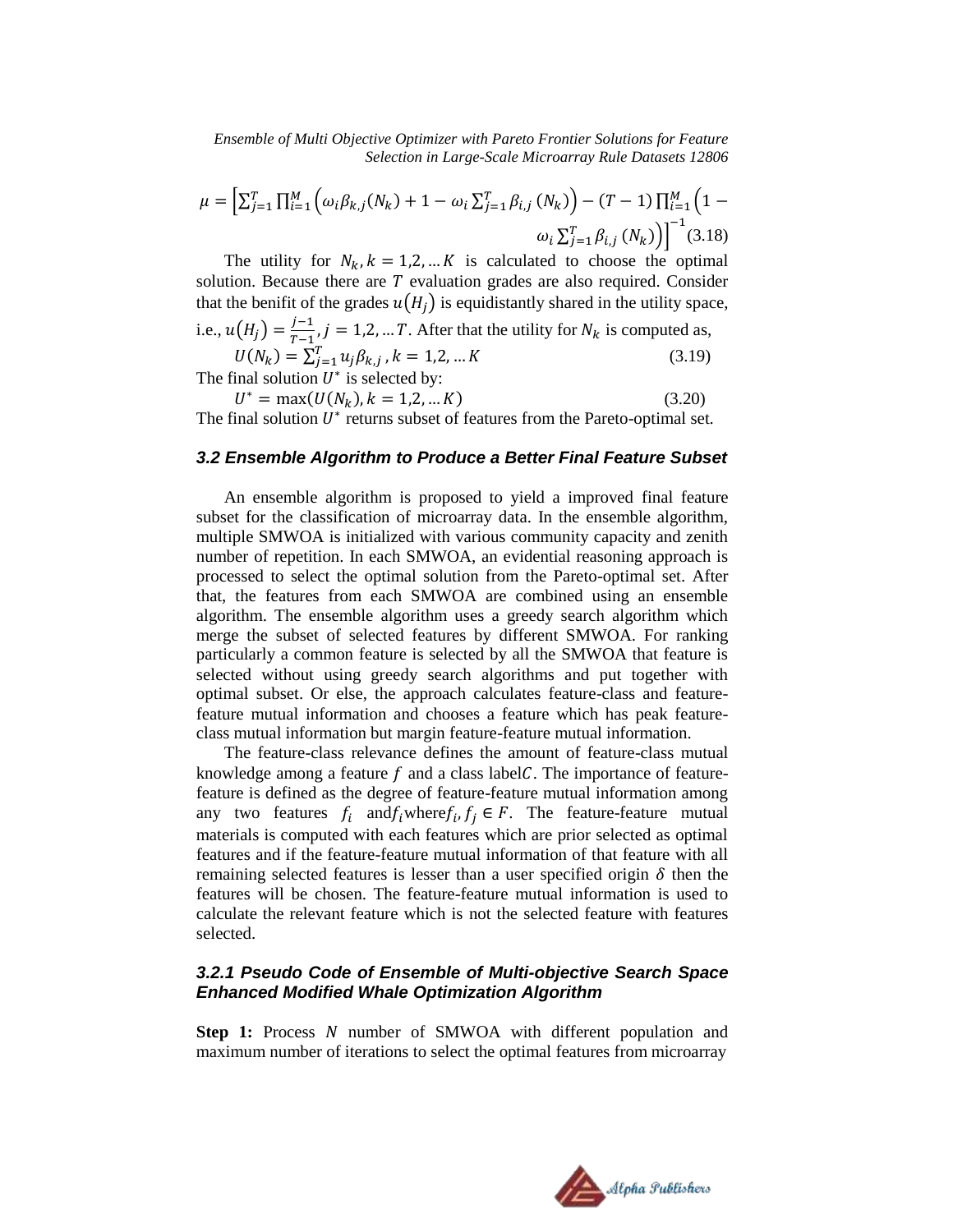dataset.

**Step 2:** To select the optimal solution from Pareto-optimal set apply evidential reasoning approach

**Step 3:** Create solutions  $0^k$ ,  $k = 1, 2, ... K$  using equations (3.1-3.4)

**Step 4:** Compute reference values  $H_{i,j}$ ,  $i = 1,2,...M$ ,  $j = 1,2,...T$  by equation (3.9)

**Step 5:** Compute belief degrees  $\beta_{i,j}(N_k)$ 1,2, ...  $K$  using equation (3.17)

**Step 6:** Using equation (3.19) calculate utilities  $U(N_k)$ 

**Step 7:** Choose the final optimal solution  $U^*$  from each SMWOA using equation (3.20)

**Step 8:** If a feature is selected by all SMWOA

**Step 9:** Put that feature into the optimal subset

**Step 10:** else compute the feature-class and feature-feature mutual information

**Step 11:** If feature-class mutual information is maximum and feature-feature mutual information is minimum

**Step 12:** Put the feature into the optimal subset

**Step 13:** else remove the features

**Step 14:** Process the selected features in SVM, KNN, NB and ANN for cancer detection.

The overall flow of EMSMWOA is shown in Figure 1.

#### **4 Result and Discussion**

In this section, the efficiency of SMWOA and EMSMWOA with SVM, KNN, NB and ANN classifiers are tested in order of accuracy, precision, specificity, sensitivity and also F1-score for cancer detection. The proposed EMSMWOA uses MATLAB. It grants manipulations of matrix, function plotting, implementation of data by algorithms, creating of user interfaces, and interface with programs written in some other languages. This performance evaluates EMSMWOA on microarray dataset's three publicly available benchmark datasets. Three microarray datasets such as Leukemia, Lymphoma and prostate microarray datasets are used for the experimental purpose. This method is evaluated on the testing and training datasets. The datasets are split into testing and training set in the ratio of 60:40. The description of dataset is given in the Table 1. Table 2 provide Number of Features Selected by SMWOA and EMSMWOA

| Dataset  | Instances | <b>Features</b> | <b>Classes</b> |
|----------|-----------|-----------------|----------------|
| Leukemia | 72        | 3572            |                |
| Lymphoma | 77        | 2647            |                |
| Prostate |           | 2135            |                |

**Table 1** shows the number of features selected SMWOA and EMSMWOA.

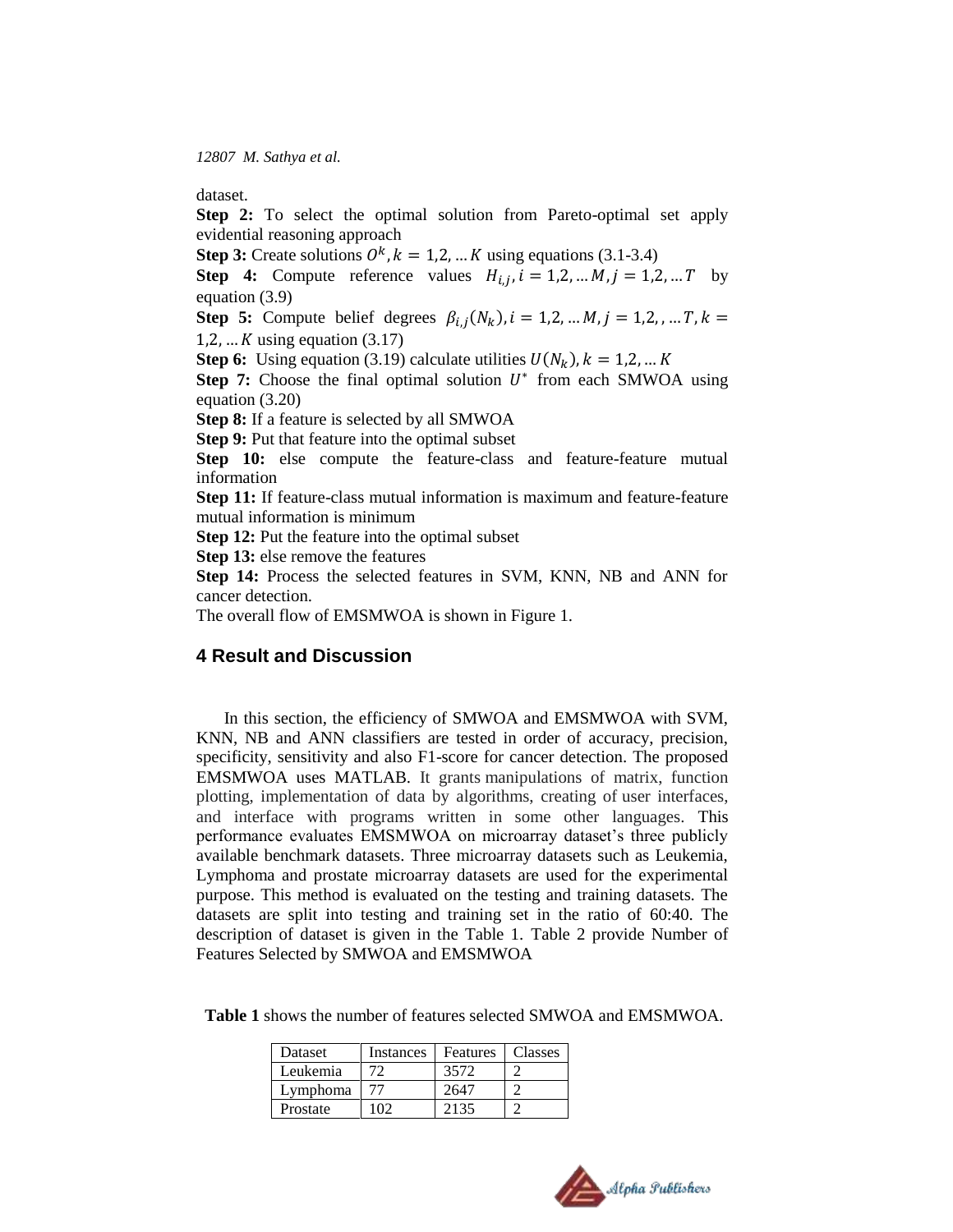

**Figure 1** Overall flow of EMSMWOA

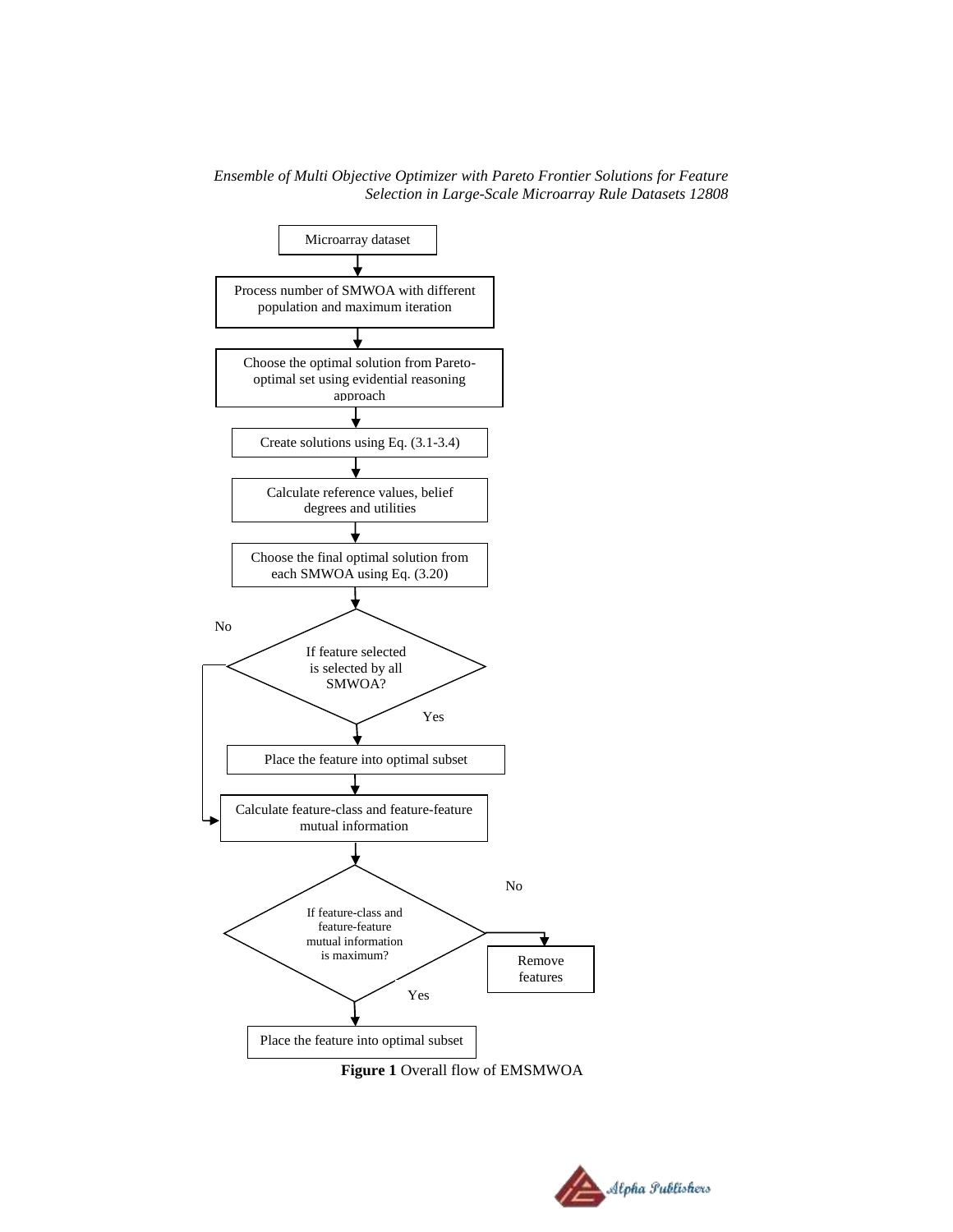|          | No of<br>features | <b>SMWOA</b> | <b>EMSMWOA</b> |
|----------|-------------------|--------------|----------------|
| Leukemia | 3572              | 38           | 35             |
| Prostate | 2135              | 110          | 100            |
| Lymphoma | 2647              | 33           | 28             |

**Table 2** Number of Features Selected by SMWOA and EMSMWOA

#### *4.1 Accuracy*

It deals as the proportion of instances that are classified correctly. The calculation is done by total number of correctly predicted sick people (true positive) and correctly predicted healthy people (true negative) over the total number of classifications. Mathematically, accuracy is defined as,

True Positive  $(TP)$  + False Negative (FN)

 $Accuracy = \frac{1}{T}$ 

Where TP-sick people who are affected by cancer are classified correctly as sick. FP defines healthy people classified incorrectly as sick. TN-Healthy people are classified correctly as healthy. FN-Sick people are classified incorrectly as healthy.

Table 3 shows the accuracy of SMWOA and EMSMWOA with different classifiers on three different

|                                                                                                                                                                                                                                                                                                                                                  |          | <b>NAS-YOWNS</b> | SMWOA-KNN | ₿<br>SMWOA- | <b>SMWOA-ANN</b> | EMSMWOA-<br><b>NNS</b> | -WOMNISME<br>KNN | <b>ANSMANDA-NB</b> | EMSMWOA-<br>ANN |
|--------------------------------------------------------------------------------------------------------------------------------------------------------------------------------------------------------------------------------------------------------------------------------------------------------------------------------------------------|----------|------------------|-----------|-------------|------------------|------------------------|------------------|--------------------|-----------------|
|                                                                                                                                                                                                                                                                                                                                                  | eukemia  | 58.24            | 82.31     | 78.65       | 83.47            | 62.42                  | 86.13            | 82.34              | 88.42           |
|                                                                                                                                                                                                                                                                                                                                                  | Prostate | 87.26            | 80.42     | 75.87       | 89.02            | 92.13                  | 85.36            | 79.24              | 91.87           |
|                                                                                                                                                                                                                                                                                                                                                  | ymphma.  | 92.56            | 81.83     | 83.43       | 95.62            | 94.15                  | 85.67            | 86.98              | 96.14           |
| The accuracy of SMWOA and EMSMWOA with SVM, KNN, NB and<br>ANN classifiers is shown in the Figure 2. The classifiers are taken in X-axis<br>and they are Y-axis shows the accuracy of feature selection methods. The<br>accuracy of EMSMWOA-ANN is 51.82% greater than SMWOA-SVM,<br>7.42% greater than SMWOA-KNN, 12.42% greater than SMWOA-NB, |          |                  |           |             |                  |                        |                  |                    |                 |

**Table 3** Comparison of Accuracy

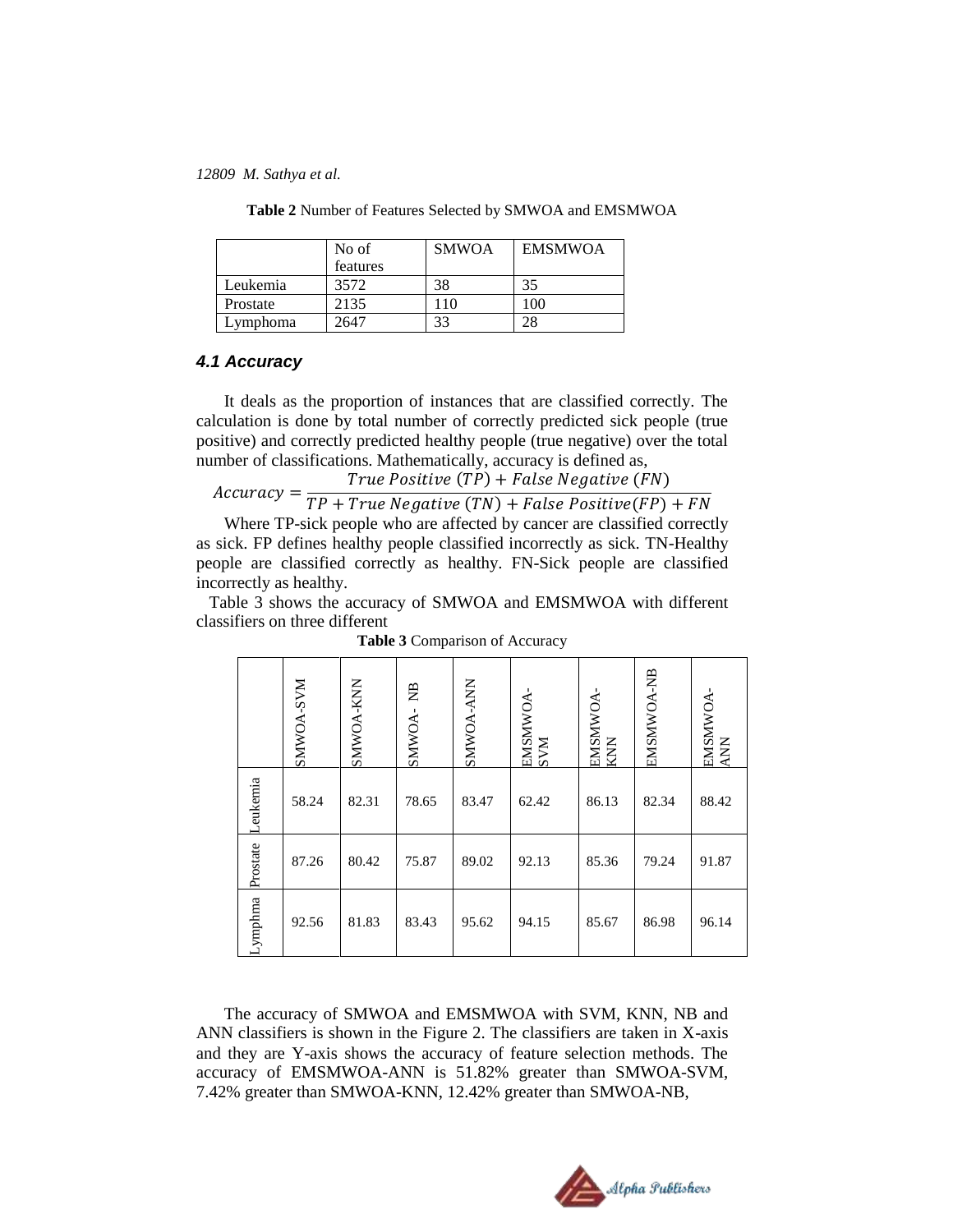5.93% greater than SMWOA-ANN, 41.65% greater than EMSMWOA-SVM, 2.66% greater than EMSMWOA-KNN and 7.38% greater than EMSMWOA-NB.



**Figure 2** Accuracy Comparison on Leukemia, Prostate, Lymphoma dataset

From this analysis, it is proved that the proposed EMSMWOA-ANN has a higher accuracy than other methods on leukemia, prostate and lymphoma datasets for cancer detection.

## *4.2 Precision*

Precision deals with the proportion of true positive instances are classified only as positive. Mathematically, precision is defined as,

$$
Precision = \frac{TP}{TP + FP}
$$

 The Table 4 shows the precision of SMWOA and EMSMWOA with different classifiers on three different datasets.



**Figure 3** Precision comparison on Leukemia, Prostate, Lymphoma dataset

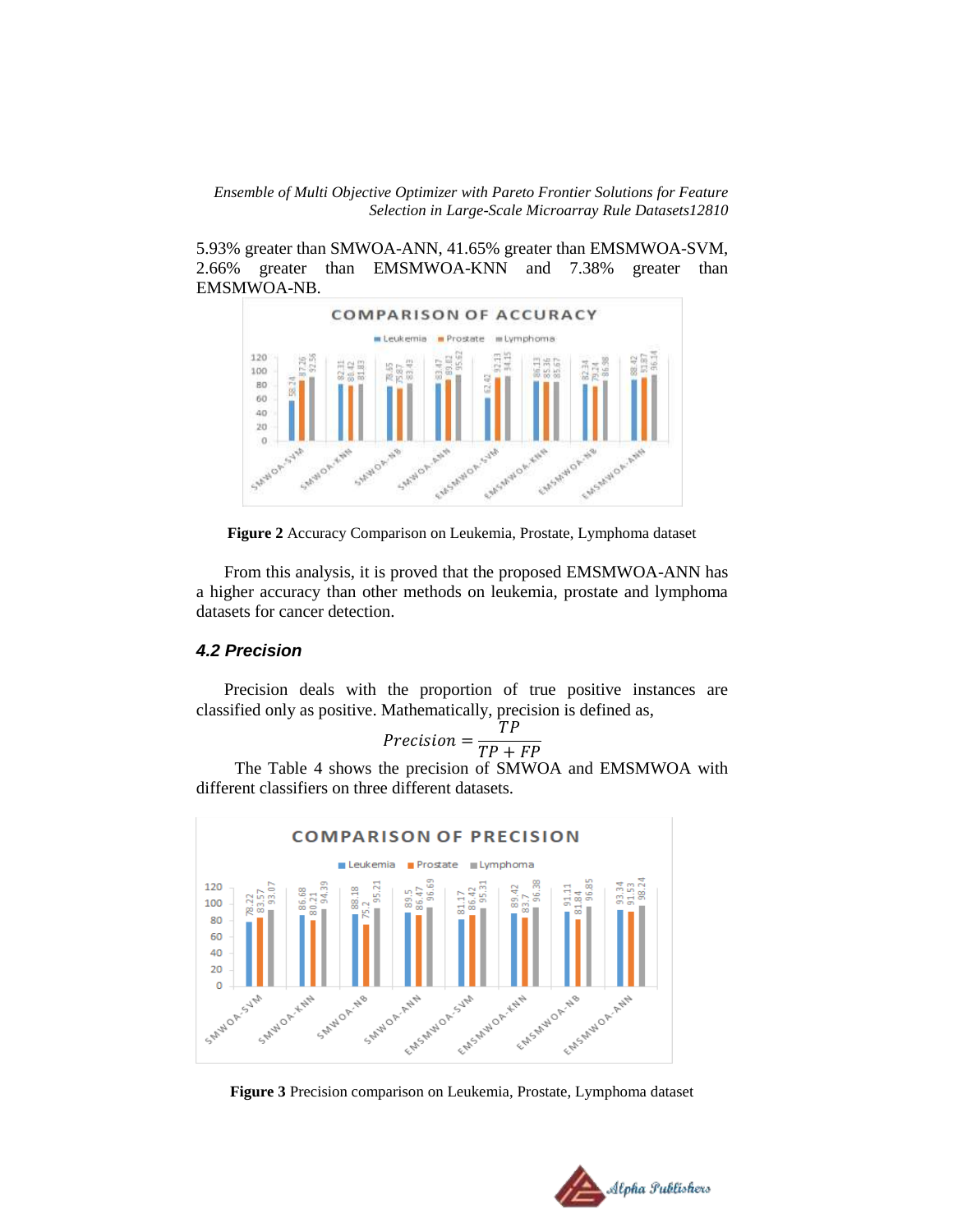|                                                                                                                                                                                                                                                                                                                                        |                                                                                                                                                                                                                                                                                                                                                                                                                                                                                                                                                                                                                                    | <b>NAS-YONMIS</b> | SMWOA-KNN | <b>SMWOA-NB</b> | SMWOA-ANN | EMSMWOA-<br>SVM | EMSMWOA-<br>KNN | EMSMWOA-<br>NB | EMSMWOA-<br>ANN |  |
|----------------------------------------------------------------------------------------------------------------------------------------------------------------------------------------------------------------------------------------------------------------------------------------------------------------------------------------|------------------------------------------------------------------------------------------------------------------------------------------------------------------------------------------------------------------------------------------------------------------------------------------------------------------------------------------------------------------------------------------------------------------------------------------------------------------------------------------------------------------------------------------------------------------------------------------------------------------------------------|-------------------|-----------|-----------------|-----------|-----------------|-----------------|----------------|-----------------|--|
|                                                                                                                                                                                                                                                                                                                                        | Leukemia                                                                                                                                                                                                                                                                                                                                                                                                                                                                                                                                                                                                                           | 78.22             | 86.68     | 88.18           | 89.50     | 81.17           | 89.42           | 91.11          | 93.34           |  |
|                                                                                                                                                                                                                                                                                                                                        |                                                                                                                                                                                                                                                                                                                                                                                                                                                                                                                                                                                                                                    | 83.57             | 80.21     | 75.20           | 86.47     | 86.42           | 83.70           | 81.84          | 91.53           |  |
|                                                                                                                                                                                                                                                                                                                                        | Lymphoma Prostate                                                                                                                                                                                                                                                                                                                                                                                                                                                                                                                                                                                                                  | 93.07             | 94.39     | 95.21           | 96.69     | 95.31           | 96.38           | 96.85          | 98.24           |  |
|                                                                                                                                                                                                                                                                                                                                        | ANN classifiers is shown in the Figure 3. The classifiers are taken in $X$ -a<br>and the precision of feature selection methods is shown in Y-axis.<br>precision of EMSMWOA-ANN is 19.33% greater than SMWOA-SV<br>7.68% is greater than SMWOA-KNN, 5.85% is greater than SMWOA-l<br>4.29% is greater than SMWOA-ANN, 14.99% greater than EMSMWO<br>SVM, 4.38% is greater than EMSMWOA-KNN and 2.45% is greater t<br>EMSMWOA-NB on leukemia dataset.<br>From this analysis, it is proved that the proposed EMSMWOA-ANN<br>high precision than the other methods on leukemia, prostate and lympho<br>datasets for cancer detection. |                   |           |                 |           |                 |                 |                |                 |  |
| <b>4.3 Specificity or Recall</b><br>Specificity has the ability to measure the proportion of actual negati<br>that are correctly identified as negative (e.g., the percentage of heal<br>people who are correctly identified as having the condition). Mathematica<br>specificity is defined as,<br>Specificity = $\frac{TN}{FP + TN}$ |                                                                                                                                                                                                                                                                                                                                                                                                                                                                                                                                                                                                                                    |                   |           |                 |           |                 |                 |                |                 |  |
|                                                                                                                                                                                                                                                                                                                                        | The Table 5 gives the specificity of SMWOA and EMSMWOA v<br>different classifiers on three different datasets.<br>The specificity of SMWOA and EMSMWOA with SVM, KNN, NB<br>ANN classifiers is shown in the Figure 4. The classifiers are taken in $X$ -a<br>and the specificity of feature selection methods is shown in Y-axis.<br>specificity of EMSMWOA-ANN is 19.57% greater than SMWOA-SVM,                                                                                                                                                                                                                                  |                   |           |                 |           |                 |                 |                |                 |  |

#### **Table 4** Comparison of Precision

The precision of SMWOA and EMSMWOA with SVM, KNN, NB and ANN classifiers is shown in the Figure 3. The classifiers are taken in X-axis and the precision of feature selection methods is shown in Y-axis. The precision of EMSMWOA-ANN is 19.33% greater than SMWOA-SVM, 7.68% is greater than SMWOA-KNN, 5.85% is greater than SMWOA-NB, 4.29% is greater than SMWOA-ANN, 14.99% greater than EMSMWOA-SVM, 4.38% is greater than EMSMWOA-KNN and 2.45% is greater than EMSMWOA-NB on leukemia dataset.

#### *4.3 Specificity or Recall*

$$
Specificity = \frac{TN}{FP + TN}
$$

 The specificity of SMWOA and EMSMWOA with SVM, KNN, NB and ANN classifiers is shown in the Figure 4. The classifiers are taken in X-axis and the specificity of feature selection methods is shown in Y-axis. The

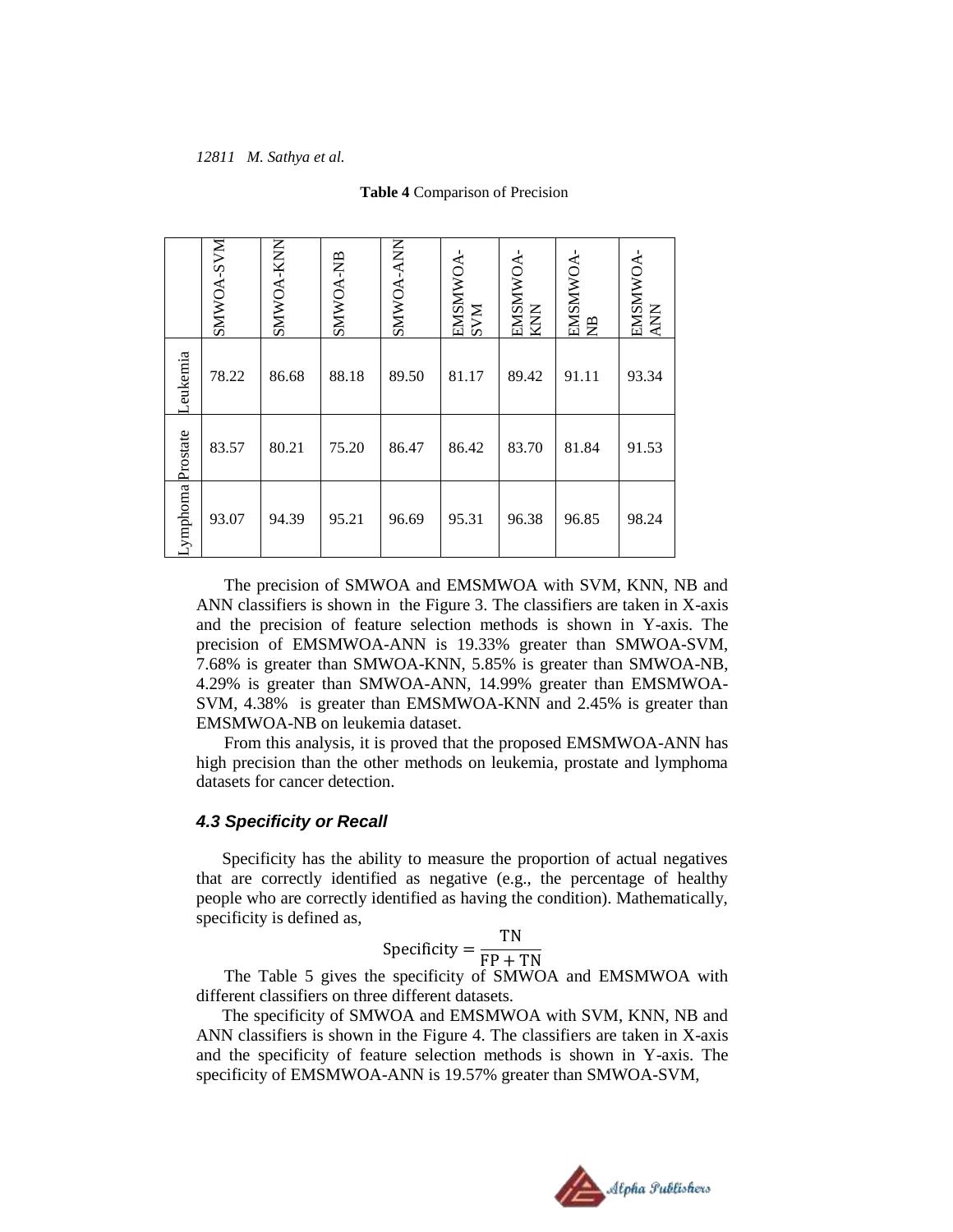7.76% is greater than SMWOA-KNN, 5.92% greater than SMWOA-NB, 4.35% is greater than SMWOA-ANN, 15.16% is greater than EMSMWOA-SVM, 4.43% is greater than EMSMWOA-KNN and 2.47% is greater than EMSMWOA-NB.

|                                                                                                                                                                                                                                                                                                                                                                                                                                                                                                                                                                          | <b>NAS-YOMMS</b> | SMWOA-KNN | <b>SMWOA-NB</b> | SMWOA-ANN | EMSMWOA-<br><b>NNS</b> | EMSMWOA-<br>KNN | EMSMWOA-<br>$\mathbb{E}$ | EMSMWOA-<br><b>ANN</b> |
|--------------------------------------------------------------------------------------------------------------------------------------------------------------------------------------------------------------------------------------------------------------------------------------------------------------------------------------------------------------------------------------------------------------------------------------------------------------------------------------------------------------------------------------------------------------------------|------------------|-----------|-----------------|-----------|------------------------|-----------------|--------------------------|------------------------|
| Leukemia                                                                                                                                                                                                                                                                                                                                                                                                                                                                                                                                                                 | 77.25            | 85.72     | 87.21           | 88.52     | 80.21                  | 88.45           | 90.14                    | 92.37                  |
| Prostate                                                                                                                                                                                                                                                                                                                                                                                                                                                                                                                                                                 | 82.60            | 79.24     | 74.24           | 85.49     | 85.46                  | 82.73           | 80.89                    | 90.56                  |
| Lymphoma                                                                                                                                                                                                                                                                                                                                                                                                                                                                                                                                                                 | 92.12            | 93.42     | 94.23           | 95.73     | 94.34                  | 95.41           | 95.89                    | 97.28                  |
| <b>COMPARISON OF SPECIFICITY</b><br>Leukemia<br>Prostate<br>Lymphoma<br>$\frac{92.37}{90.56}$<br>120<br>$\frac{88.45}{82.73}$<br>= 95.41<br>$\begin{array}{r}\n 90.14 \\ 80.89 \\ \hline\n 95.89\n \end{array}$<br>$\frac{85.72}{79.24}$<br>= 93.42<br>95.73<br>88.52<br>85.49<br>87.21<br>$77.25$<br>82.6<br>92.11<br>80.21<br>$\frac{34}{2}$<br>100<br>80<br>60<br>40<br>20<br>SMWOR-SUM<br>SAMOR-KAN<br>SMWOR-NB<br>SMWOR'ANN<br>HISWNORSJAN<br>EMSANUOR-KNH<br>EMSMUDA-NB<br>EMSAN JOR. ANY<br>Figure 4 Specificity comparison on Leukemia, Prostate, Lymphoma datas |                  |           |                 |           |                        |                 |                          |                        |
| From this analysis, it is proved that the proposed EMSMWOA-AN<br>higher specificity than other methods on leukemia, prostate and lymp<br>datasets for cancer detection.                                                                                                                                                                                                                                                                                                                                                                                                  |                  |           |                 |           |                        |                 |                          |                        |

**Table 5** Comparison of Specificity



**Figure 4** Specificity comparison on Leukemia, Prostate, Lymphoma dataset

From this analysis, it is proved that the proposed EMSMWOA-ANN has higher specificity than other methods on leukemia, prostate and lymphoma

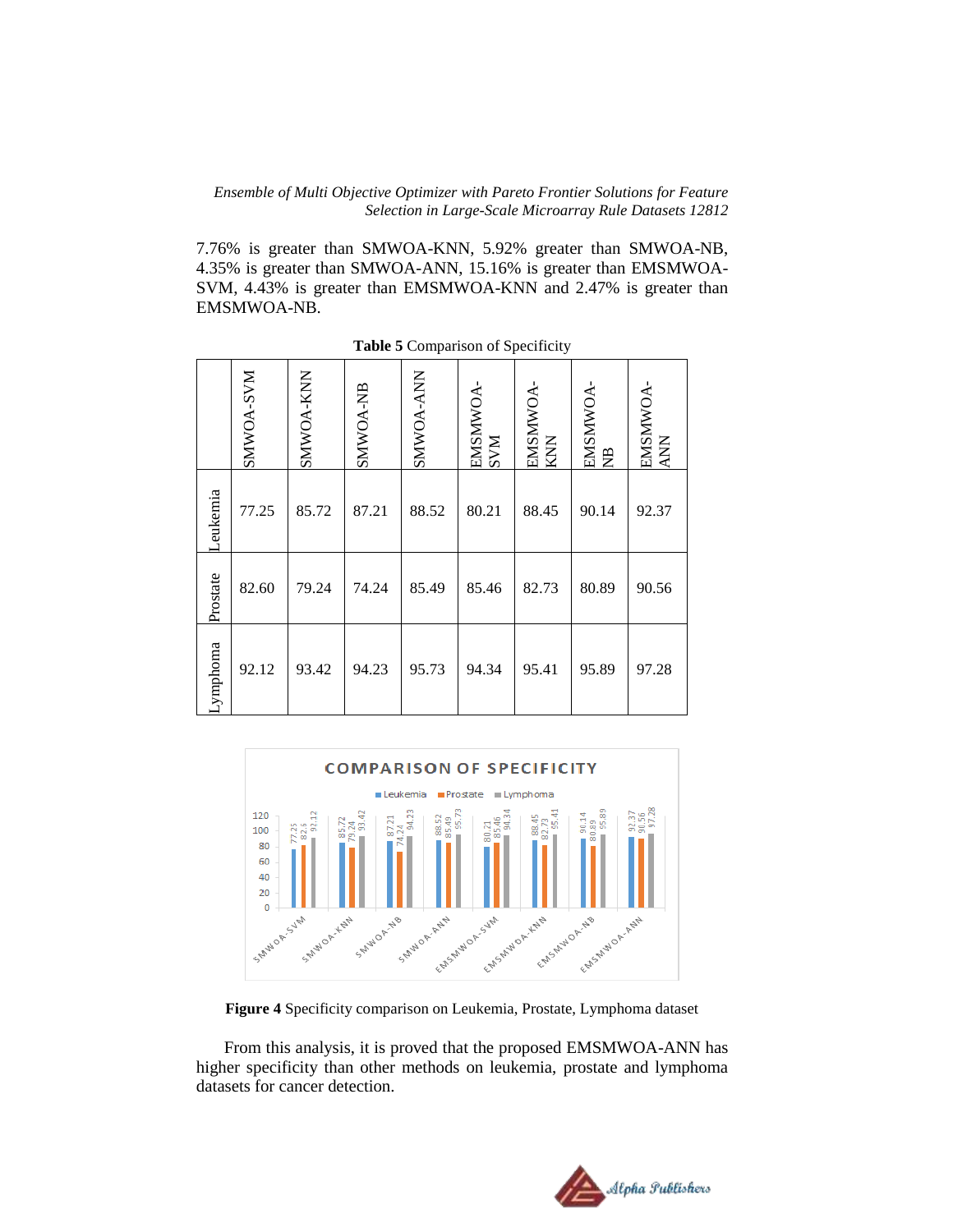## *4.3 Sensitivity*

Sensitivity calculates the proportion of actual positives that are correctly identified as positive such (e.g., the percentage of sick people who are correctly identified as having the condition). Mathematically, to define sensitivity we use following,

$$
Sensitivity = \frac{TP}{TP + FN}
$$

The Table 6 shows the sensitivity of SMWOA and EMSMWOA with different classifiers on three different datasets.

|          | NAS-VOMNS | SMWOA-KNN | <b>SMWOA-NB</b> | <b>NNA-ANNS</b> | EMSMWOA-<br>SVM | EMSMWOA-<br>KNN | EMSMWOA-NB | <b>EMSMWOA</b><br><b>ANN</b> |
|----------|-----------|-----------|-----------------|-----------------|-----------------|-----------------|------------|------------------------------|
| Leukemia | 64.25     | 79.39     | 82.61           | 84.24           | 66.78           | 82.45           | 85.67      | 89.39                        |
| Prostate | 94.05     | 84.65     | 85.36           | 95.42           | 96.02           | 89.27           | 90.52      | 98.47                        |
| Lymphoma | 73.46     | 76.35     | 80.35           | 84.65           | 78.16           | 80.61           | 85.19      | 90.04                        |

**Table 6** Comparison of Sensitivity



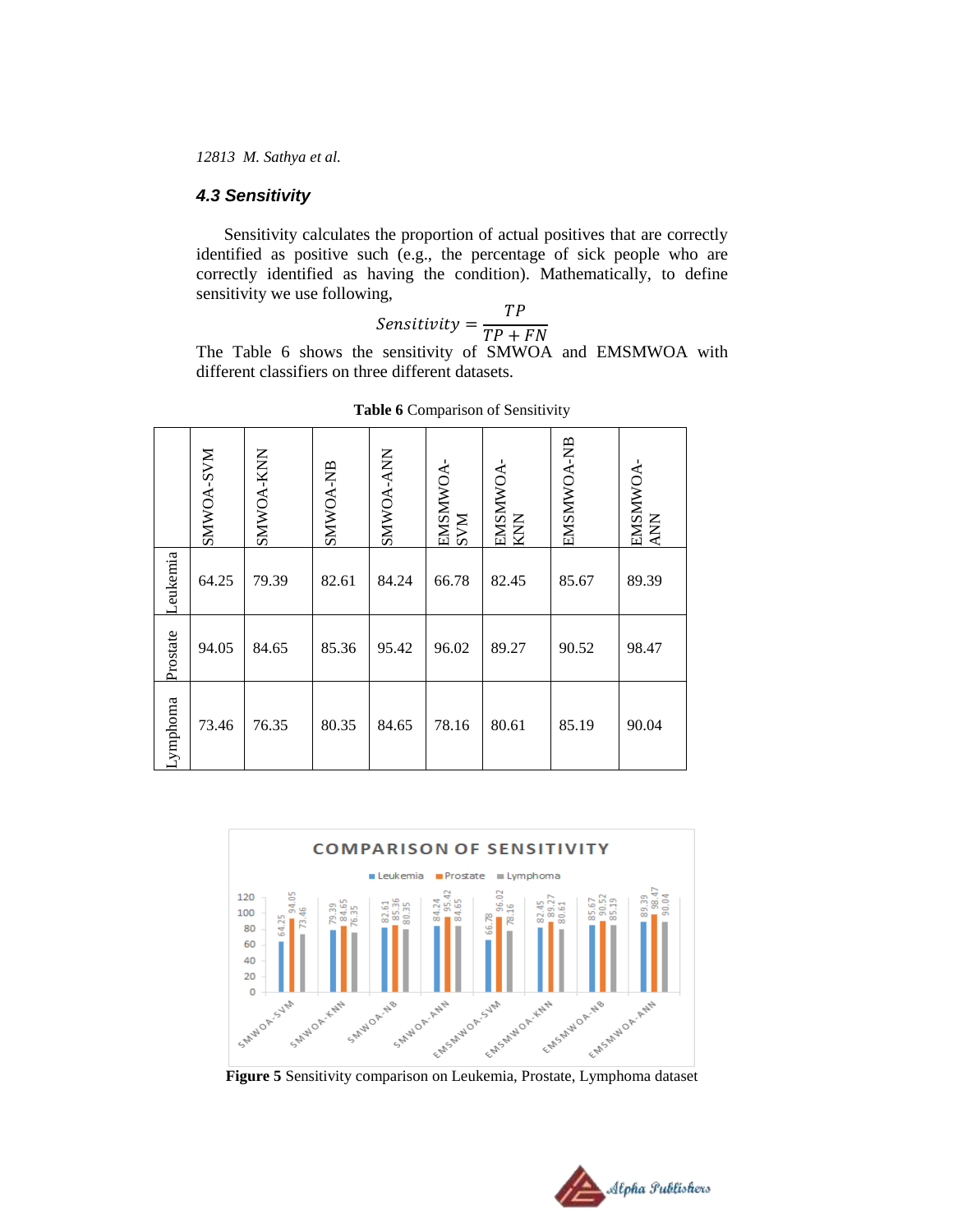The sensitivity of SMWOA and EMSMWOA with SVM, KNN, NB and ANN classifiers is shown in the Figure 5. The classifiers are taken in X-axis and the sensitivity of feature selection methods is shown in Y-axis. The sensitivity of EMSMWOA-ANN is 39.13% is greater than SMWOA-SVM, 12.6% is is greater than SMWOA-KNN, 8.21% is greater than SMWOA-NB, 6.11% is greater than SMWOA-ANN, 33.86% is greater than EMSMWOA-SVM, 8.42% is greater than EMSMWOA-KNN and 4.34% is greater than EMSMWOA-NB. From this analysis, it is proved that the proposed EMSMWOA-ANN has a higher sensitivity than other methods on leukemia, prostate and lymphoma datasets for cancer detection.

## *4.4 F1-score*

 F1-score produces the harmonic mean of precision, recall. Mathematically, F1-score is dealt by using formula below,

$$
F1-score = \frac{2 \times precision \times recall}{precision + recall}
$$

The Table 7 gives the F1-score comparison of SMWOA and EMSMWOA with different classifiers on three different datasets.

|                                                                                                                                                                                                             | <b>NAS-YONMINS</b> | SMWOA-KNN | SMWOA-NB | SMWOA-ANN | <b>A MISMADA</b><br><b>NAS</b> | EMSMWOA<br>KNN | EMSMWOA-<br>NB | EMSMWOA-<br><b>ANA</b> |
|-------------------------------------------------------------------------------------------------------------------------------------------------------------------------------------------------------------|--------------------|-----------|----------|-----------|--------------------------------|----------------|----------------|------------------------|
| Prostate Leukemia                                                                                                                                                                                           | 77.52              | 86.82     | 84.32    | 88.45     | 80.24                          | 89.92          | 88.24          | 91.52                  |
|                                                                                                                                                                                                             | 90.25              | 85.65     | 79.24    | 91.54     | 93.18                          | 89.24          | 84.68          | 95.02                  |
| ymphoma                                                                                                                                                                                                     | 78.26              | 69.47     | 80.24    | 84.43     | 82.65                          | 72.36          | 84.29          | 89.78                  |
| The F1-score of SMWOA and EMSMWOA with SVM, KNN,<br>ANN classifiers is shown in the Figure 6. The classifiers are taken in<br>and the F1-score of feature selection methods is shown in Y-axis.<br>score of |                    |           |          |           |                                |                |                |                        |

#### **Table 7** Comparison of F1-score

The F1-score of SMWOA and EMSMWOA with SVM, KNN, NB and ANN classifiers is shown in the Figure 6. The classifiers are taken in X-axis and the F1-score of feature selection methods is shown in Y-axis. The F1 score of

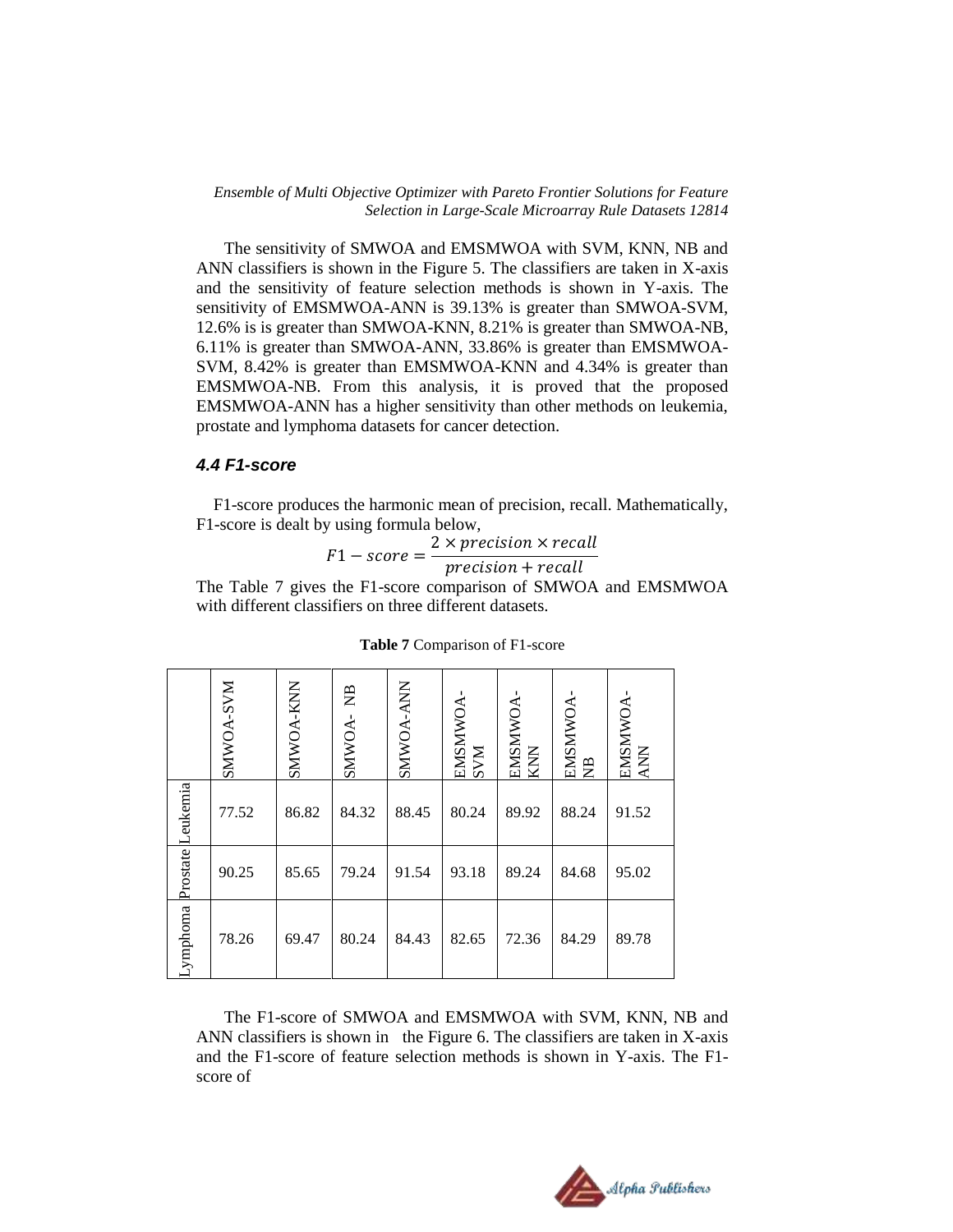EMSMWOA-ANN is 18.06% is greater than SMWOA-SVM, 5.41% greater than SMWOA-KNN, 8.54% is greater than SMWOA-NB, 3.47% is greater than SMWOA-ANN, 14.06% is greater than EMSMWOA-SVM, 1.78% greater than EMSMWOA-KNN and 3.72% is greater than EMSMWOA-NB.



**Figure 6** F1-score comparison on Leukemia, Prostate, Lymphoma dataset

From this analysis, it is proved that the proposed EMSMWOA-ANN has a higher F1-score than other methods on leukemia, prostate and lymphoma datasets for cancer detection.

## *4.5 Average Error*

It is the average error of classifiers to classify the gene expression data with the selected features by SMWOA and EMSMWOA.

The Table 8 shows the average error of classifiers which processed the selected features by SMWOA and EMSMWOA.

| No. of iteration | <b>SMWOA</b> | <b>EMSMWOA</b> |
|------------------|--------------|----------------|
| 100              | 0.079        | 0.075          |
| 200              | 0.06         | 0.059          |
| 300              | 0.055        | 0.04           |
| 400              | 0.05         | 0.03           |
| 500              | 0.05         | 0.025          |
| 600              | 0.0.5        | 0.025          |
| 700              | 0.05         | 0.025          |
| 800              | 0.05         | 0.025          |
| 900              | 0.05         | 0.025          |
| 1000             | 0.05         | 0.025          |

**Table 8** Comparison of Average Error

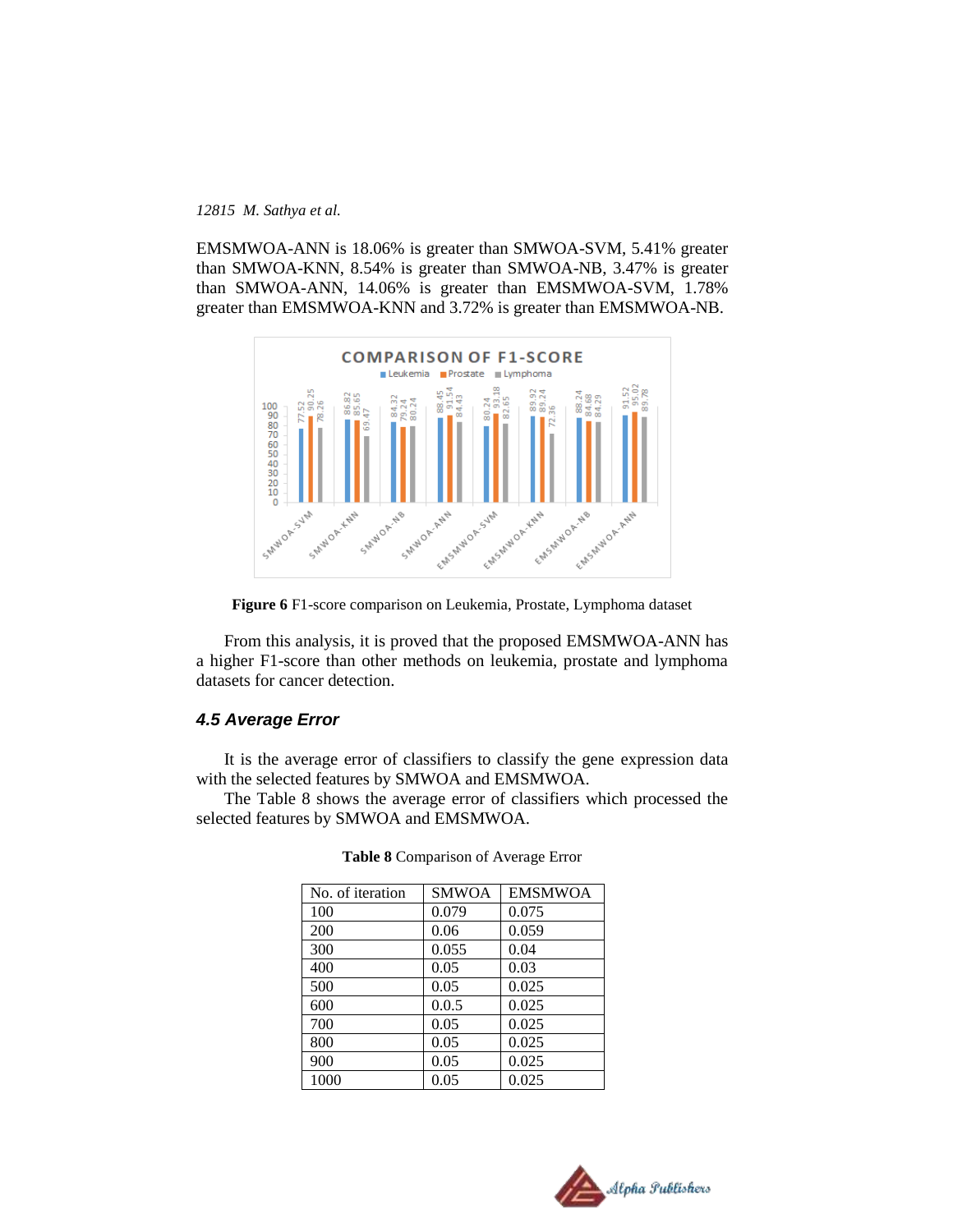



**Figure 7** Comparison of Average Error

The average error of SMWOA and EMSMWOA with classifiers is shown in the Figure 7. The number of iteration is taken in X-axis and the average error of feature selection methods is shown in Y-axis. When the number of iteration is 200, the average error of EMSMWOA is 1.67% less than SMWOA. From this analysis, it is proved that the EMSMWOA method has less average error than SMWOA for cancer detection.

## **5 Conclusion**

In this paper, Ensemble of Multi-objective Search space enhanced Modified Whale Optimization Algorithm (EMSMWOA) is planned method to choose the most discriminative features in the dataset of microarray. Also, it solves the multi-objective optimization problem by selection optimal solution from the Pareto optimal set using evidential reasoning approach. In this approach, specificity, sensitivity, AUC and relative distance are used to evaluate the solutions and based on those, measures optimal solution for feature is selected. In addition to this, an ensemble algorithm is introduced to ensemble the results of different SMWOA based on feature-class and feature-feature mutual information to produce best final features subset for classification of microarray dataset. Finally, the selected features are given as input to SVM, KNN, NB and ANN for cancer detection. The experimental results prove that the proposed EMSMWOA with ANN classifier has better accuracy, precision, specificity, sensitivity, F1-score and average error than methods on three different datasets for cancer detection.

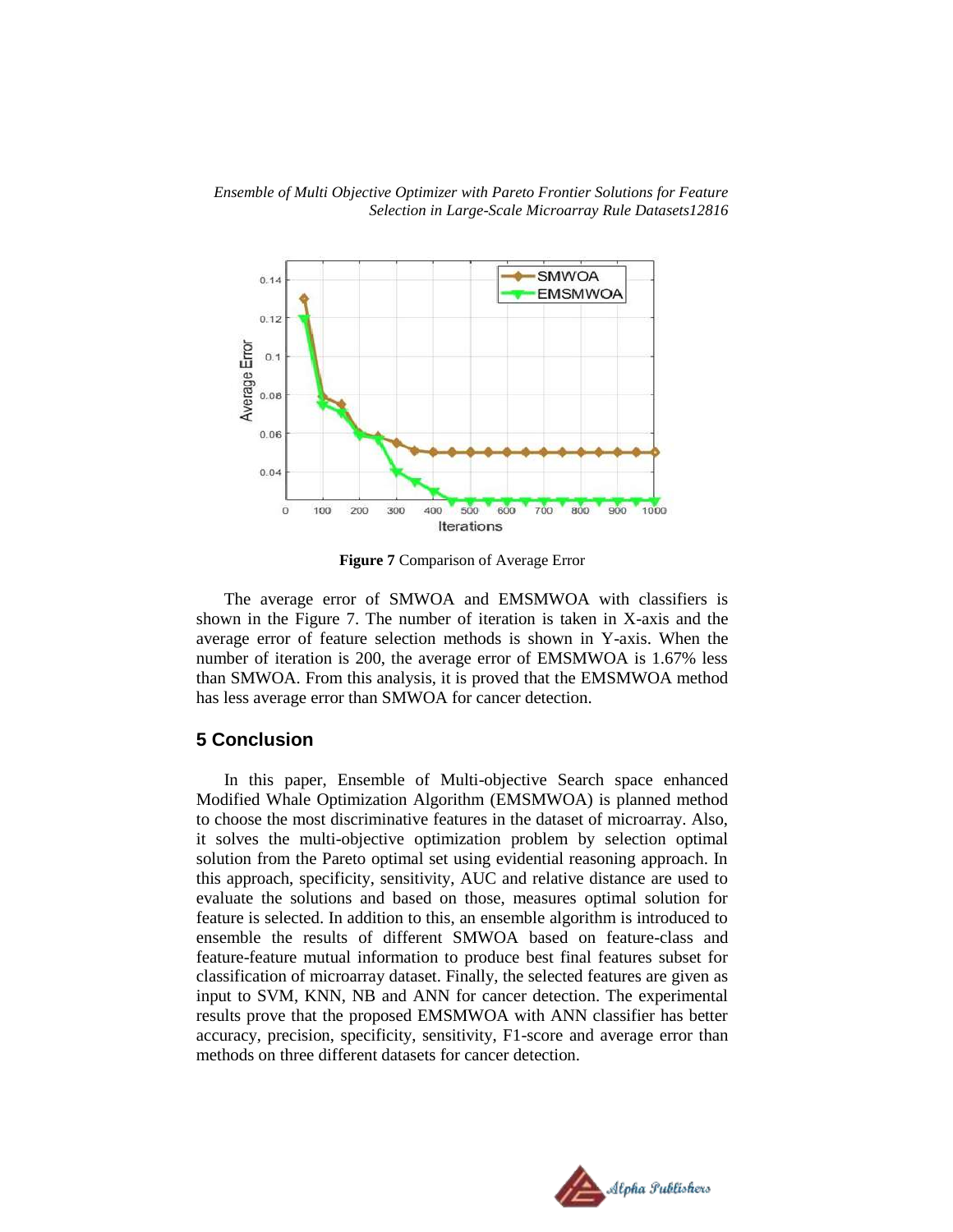## **Reference**

- [1] Hsieh, S. Y., Chou, Y. C., "A faster cDNA microarray gene expression data classifier for diagnosing diseases", IEEE/ACM transactions on computational biology and bioinformatics, Vol. 13, no.1, pp.43-54, 2016.
- [2] Yang, C. H., Chuang, L. Y., Yang, C. H., "IG-GA: a hybrid filter/wrapper method for feature selection of microarray data", Journal of Medical and Biological Engineering, Vol. 30, no.1, pp. 23-28, 2010.
- [3]Jain, I., Jain, V. K., Jain, R., "Correlation feature selection based improved-binary particle swarm optimization for gene selection and cancer classification", Applied Soft Computing, Vol. 62, pp.203-215, 2018.
- [4]Cao, B., Zhao, J., Yang, P., Yang, P., Liu, X., Qi, J., & Muhammad, K., " Multiobjective feature selection for microarray data via distributed parallel algorithms", Future Generation Computer Systems, Vol. 100, pp. 952-981, 2019.
- [5] Sathya, M., Manju Priya .S., "PSO search-based feature selection method for High Dimensional data, International Journal of Recent Technology and Engineering (IJRTE), Vol. 7, no. 5S3, pp. 485-488, 2019.
- [6] Sathya, M., Manju Priya, S., "Modified Whale Optimization Algorithm for Feature Selection in Micro Array Cancer Dataset", International Journal of Scientific & Technology Research, Vol. 9, no. 9, pp. 549-556, 2020.
- [7] Sathya, M., Manju Priya, S., "A search space enhanced modified whale optimization algorithm for feature selection in large-scale microarray datasets", Indian Journal of Science and Technology, Vol.13, no. 42, pp. 4396-4406, 2020.
- [8] Lee, C. P., Leu, Y., "A novel hybrid feature selection method for microarray data analysis", Applied Soft Computing, Vol. 11, no. 1, pp. 208-213, 2011.
- [9] Mollaee, M., Moattar, M. H., " A novel feature extraction approach based on ensemble feature selection and modified discriminant independent component analysis for microarray data classification", Biocybernetics and Biomedical Engineering, Vol. 36, no.3, pp.521-529, 2016.
- [10]Aziz, R., Verma, C., & Srivastava, N. "A fuzzy based feature selection from independent component subspace for machine learning classification of microarray data", Genomics Data, Vol. 8, pp.4-15, 2016.
- [11]Guo, S., Guo, D., Chen, L., Jiang, Q., "A L1-regularized feature selection method for local dimension reduction on microarray data", Computational Biology and Chemistry, Vol. 67, pp. 92-101, 2017.
- [12]Lai, C. M., "Multi-objective simplified swarm optimization with weighting scheme for gene selection", Applied Soft Computing, Vol. 65, pp. 58-68, 2018.
- [13]Zheng, X., Zhu, W., Tang, C., Wang, M., "Gene selection for microarray data classification via adaptive hypergraph embedded dictionary learning", Gene, Vol. 706, pp. 188-200, 2019.

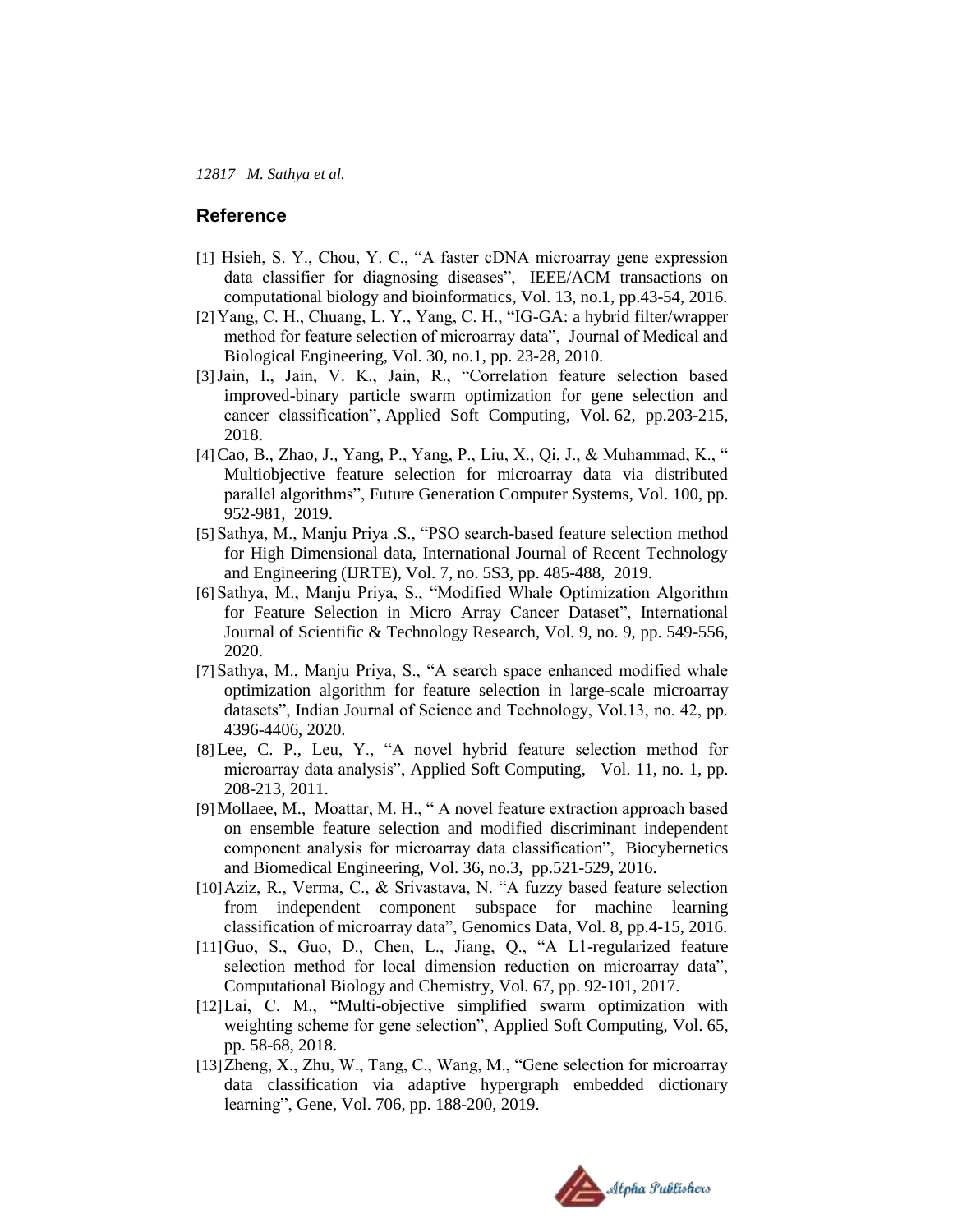- [14] Sayed, S., Nassef, M., Badr, A., Farag, I., "A nested genetic algorithm for feature selection in high-dimensional cancer microarray datasets", Expert Systems with Applications, Vol. 121, pp. 233-243, 2019.
- [15]Ghosh, M., Begum, S., Sarkar, R., Chakraborty, D., Maulik, U., "Recursive memetic algorithm for gene selection in microarray data", Expert Systems with Applications, Vol.116, pp. 172-185, 2019.
- [16]Rajit Nair., Amit Bhagat., Feature selection method to improve the accuracy of classification algorithm", International Journal of Recent Technology and Engineering (IJRTE),Vol. 8, no. 6, pp. 124-127, 2019.
- [17]Esar, Mahsereci, Karabulut., Selma, Ayse, Ozel., et al., " A Comparative study on effect of feature selection on classification accuracy", Procedia Technology , Vol.1, pp. 323-327, 2012.
- [18]Divya, Jain., Vijendre, Singh., "An efficient hybrid feature selection model for dimensionality reduction", Procedia Computer Science, Vol. 132, pp. 333-341,2018.
- [19]Jianzhong, Wang., Shunag, Zhou., et al., "An improved feature selection bases on effective range for classification", The scientific world journal, 2014.AvailableOnline:

<https://www.hindawi.com/journals/tswj/2014/972125/>

- [20]N. Bhalaji., K. B. Sundhara, Kumar., Chithra, Slevaraj., "Empirical study of feature selection methods over classification algorithms", International Journal of Intelligence Systems Technologies and Applications, Vol.17, no.1/2 , pp. 1-11, 2018.
- [21]JamshidPigazi., Mohsen Alimoradi et al.., "An efficient hybrid filterwrapper metaheuristicbased gene selection method for high dimensional datasets", Scientific Reports, Vol. 9, no. 1, 2019.
- [22]Ghaddar,Bissan., Naoum-Sawaya. Joe., "High dimensional data classification and feature selection using support vector machine", European Journal of Operational Research , Vol. 265, no. 3, pp. 993- 1004, 2018.
- [23]Fifie, Francis., "Feature selection and classification accuracy of data mining algorithms", International research journal of engineering and technology, Vol. 5, no. 11, pp. 1280-1283, 2018.
- [24]Nagpal, A., Singh, V. A., "Feature Selection Algorithm Based on Qualitative Mutual Information for Cancer Microarray Data", Procedia Computer Science, Vol. 132, pp. 244-252, 2018.
- [25] Utkarsh, Mahadeo, Khaire., R.Dhanalakshmi., "Stability of feature selection:A review", Journal of King Saud University - Computer and Information Science, 2019.
- [26] Kumar, M., Rath, N. K., Swain, A., Rath, S. K., "Feature selection and classification of microarray data using MapReduce based ANOVA and K-Nearest neighbor", Procedia Computer Science, Vol. 54, pp. 301- 310, 2015.